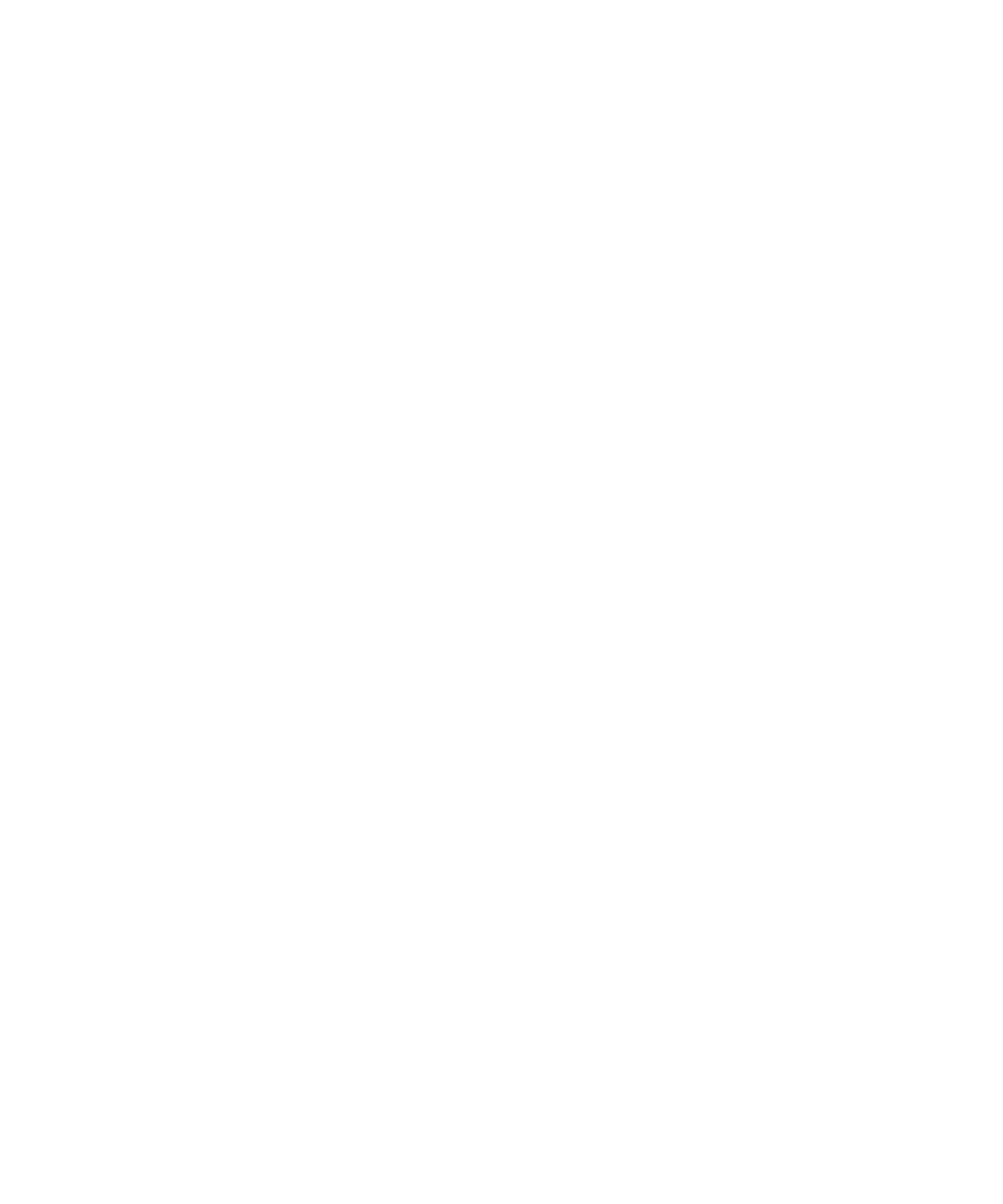# *Telelogic DOORS for Rose Interface Using Telelogic DOORS for Rose Interface Release 2.10*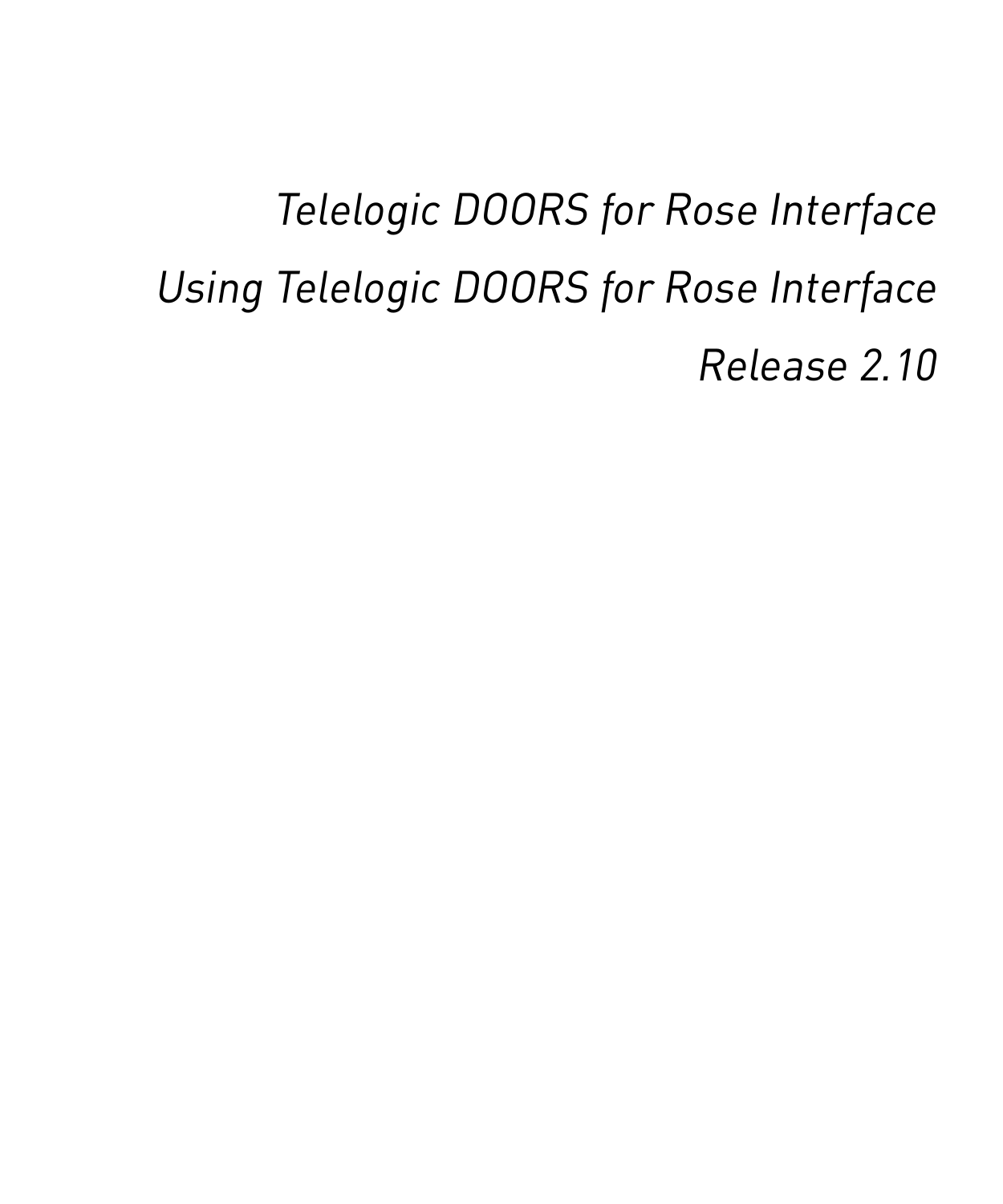Before using this information, be sure to read the general information under the ["Notices" chapter on page 33.](#page-38-0)

This edition applies to **VERSION 2.10**, **Telelogic DOORS for Rose Interface**  and to all subsequent releases and modifications until otherwise indicated in new editions.

#### © **Copyright IBM Corporation 1993, 2008**

US Government Users Restricted Rights—Use, duplication or disclosure restricted by GSA ADP Schedule Contract with IBM Corp.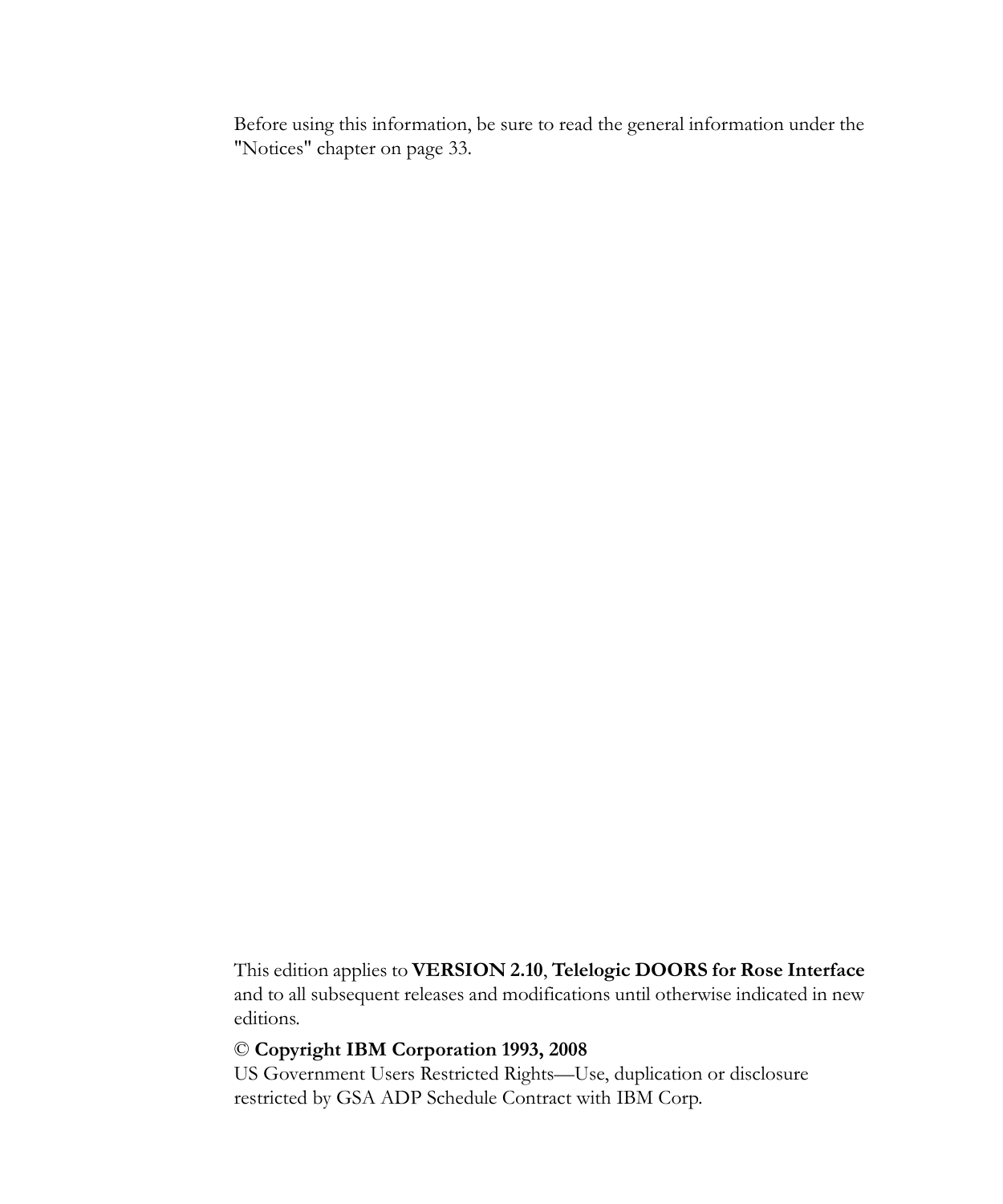# *Table of contents*

| <b>Chapter 1: About this manual</b>                        |   |
|------------------------------------------------------------|---|
|                                                            |   |
|                                                            |   |
| <b>Chapter 2: Concepts</b>                                 | 3 |
|                                                            |   |
|                                                            |   |
|                                                            |   |
|                                                            |   |
|                                                            |   |
|                                                            |   |
| <b>Chapter 3: Using Telelogic DOORS for Rose Interface</b> |   |

# **[Chapter 4: Troubleshooting 27](#page-32-0)** [If your DOORS menu options are missing in Rose. . . . . . . . . . . . . . . . . . . . . . . . . . . . . . . . . . . . . . . 27](#page-32-1) [If you get a "suite objects.dll not found" error. . . . . . . . . . . . . . . . . . . . . . . . . . . . . . . . . . . . . . . . . . . 27](#page-32-2)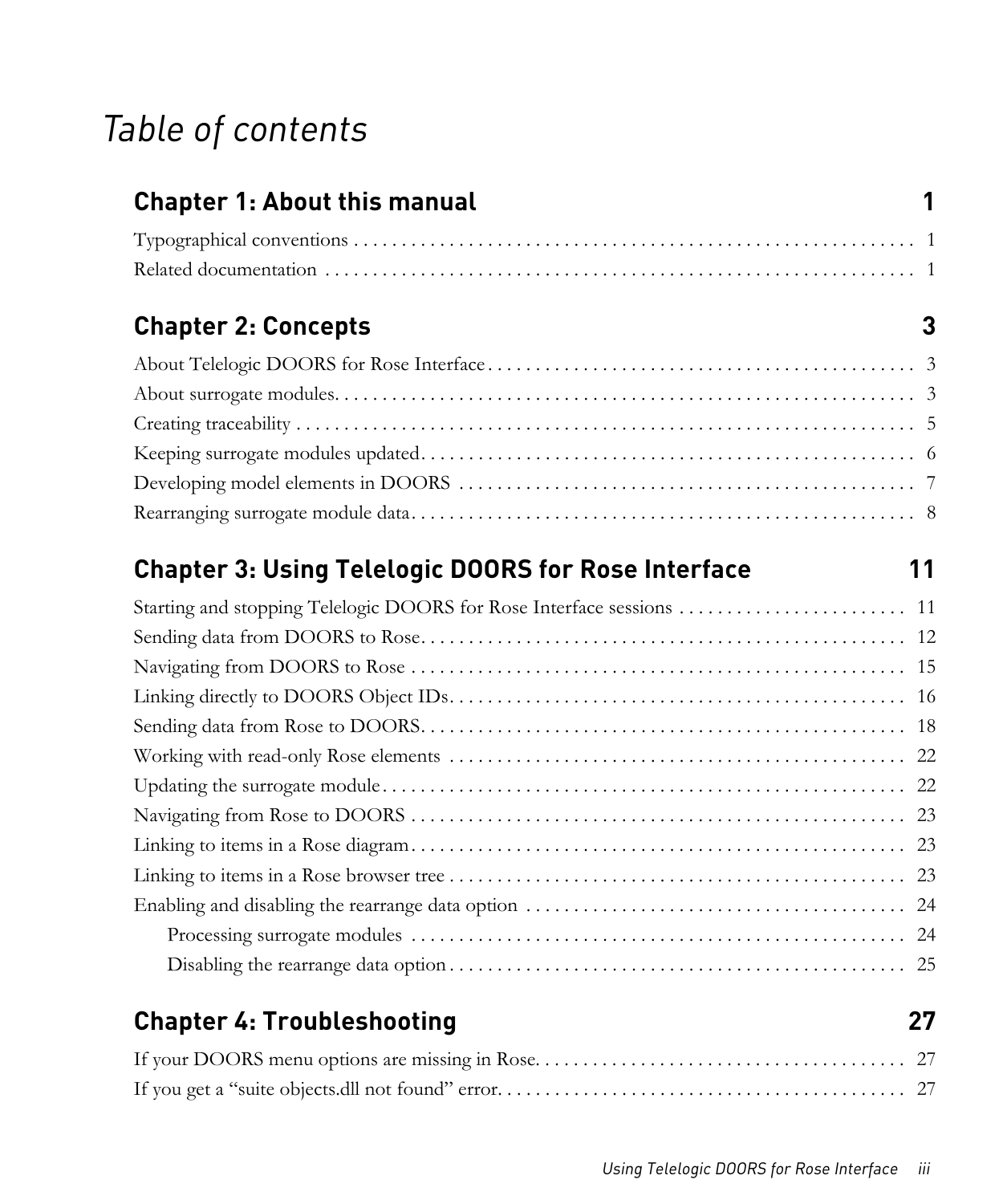# **[Chapter 5: Contacting support 29](#page-34-0)**

# **[Chapter 6: Notices 33](#page-38-1)**

|--|--|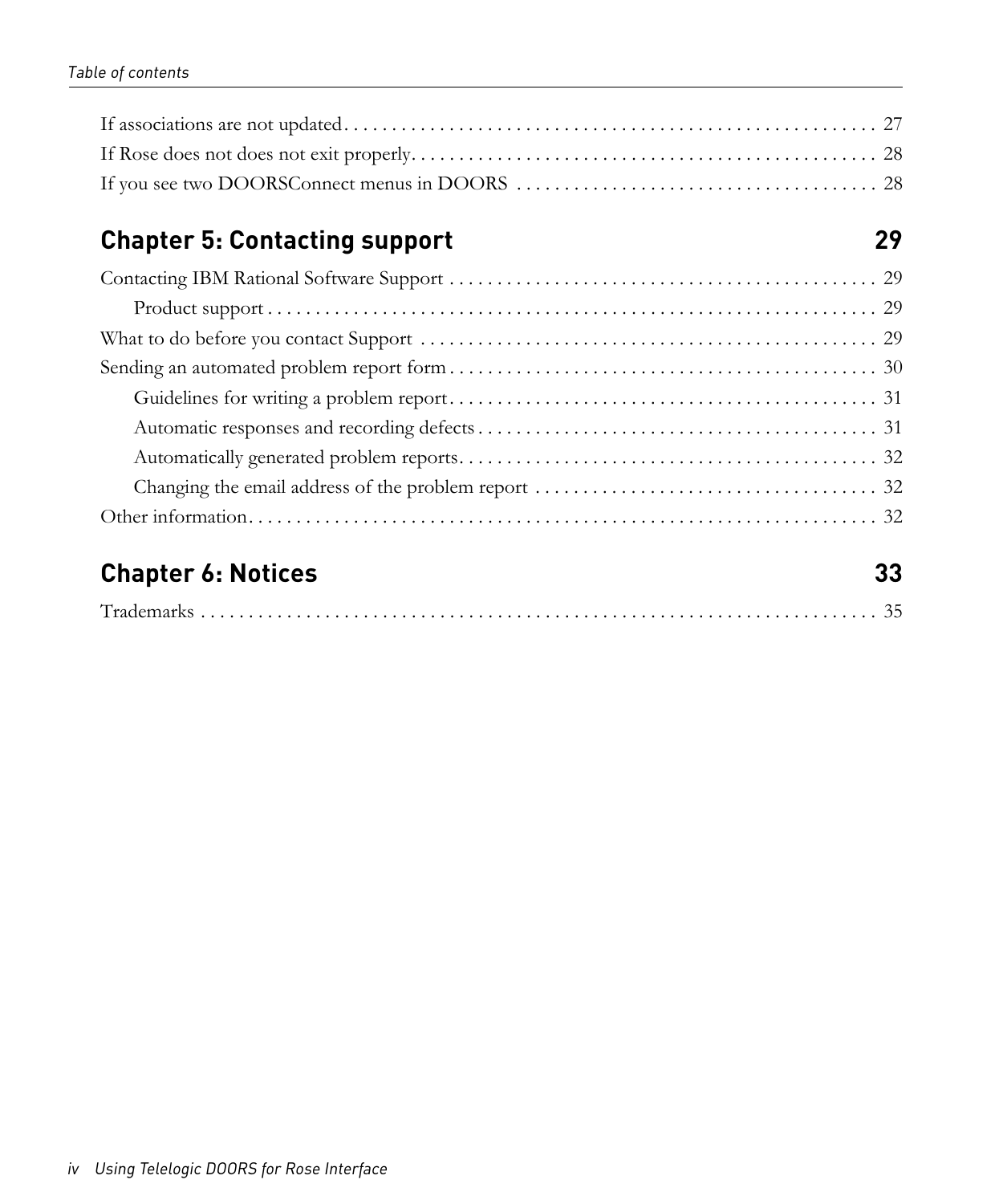# *1 About this manual*

<span id="page-6-0"></span>Welcome to Telelogic® DOORS for Rose Interface™.

Telelogic DOORS for Rose Interface transfers data between Telelogic $^\circledR$  $\mathrm{DOORS}^{\circledR}$  (DOORS) and Rational Rose $^{\circledR}$  (Rose). It lets you add traceability to your software design process.

This manual describes how to use version 2.10 of Telelogic DOORS for Rose Interface. It assumes that you know how to use both DOORS and Rose.

# <span id="page-6-1"></span>**Typographical conventions**

| <b>Typeface or</b><br>Symbol | <b>Meaning</b>                                                                                                            |
|------------------------------|---------------------------------------------------------------------------------------------------------------------------|
| <b>Bold</b>                  | Important items, and items that you can select, including<br>buttons and menus. For example: Click Yes to continue.       |
| <i>Italics</i>               | Book titles                                                                                                               |
| Courier                      | Commands, files, and directories; computer output. For<br>example: Edit your . properties file.                           |
|                              | A menu choice. For example: Select File > Open. This means<br>select the File menu, then select the Open command from it. |

The following typographical conventions are used in this manual:

## <span id="page-6-2"></span>**Related documentation**

The following table describes where to find information in the documentation set:

| For information on                                                         | See                                                   |
|----------------------------------------------------------------------------|-------------------------------------------------------|
| How to use DOORS                                                           | The Telelogic DOORS documentation<br>set              |
| How to use Rose                                                            | The Rose documentation set                            |
| What's new in version 2.10 of Telelogic<br><b>DOORS</b> for Rose Interface | The Telelogic DOORS for Rose<br>Interface readme file |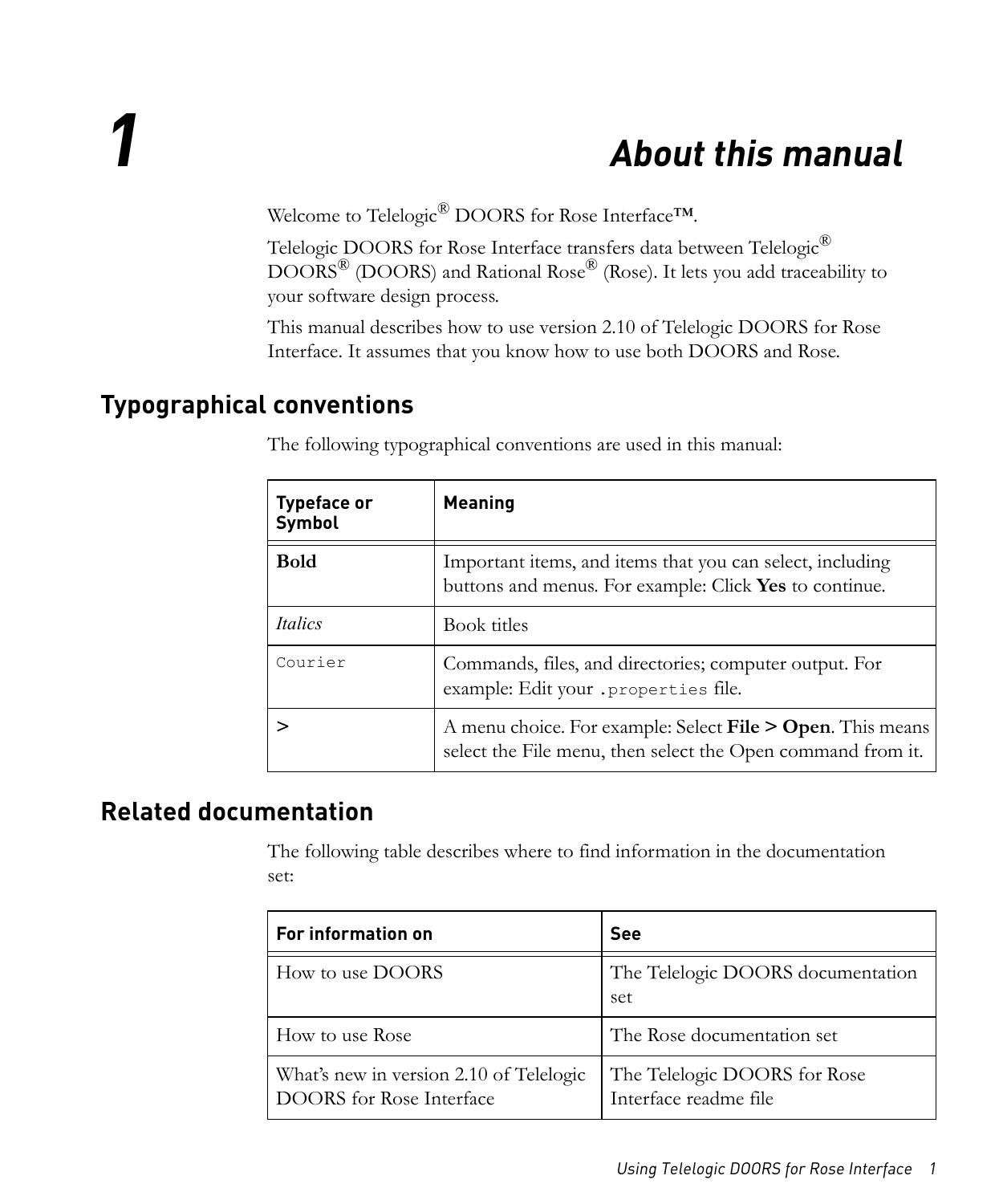| <b>For information on</b>                            | See                                |
|------------------------------------------------------|------------------------------------|
| How to install Telelogic DOORS for<br>Rose Interface | Telelogic DOORS Installation Guide |

You'll find PDF versions of the DOORS manuals on:

- The Telelogic Lifecycle Solutions DVD
- The support website at https://www.support.telelogic.com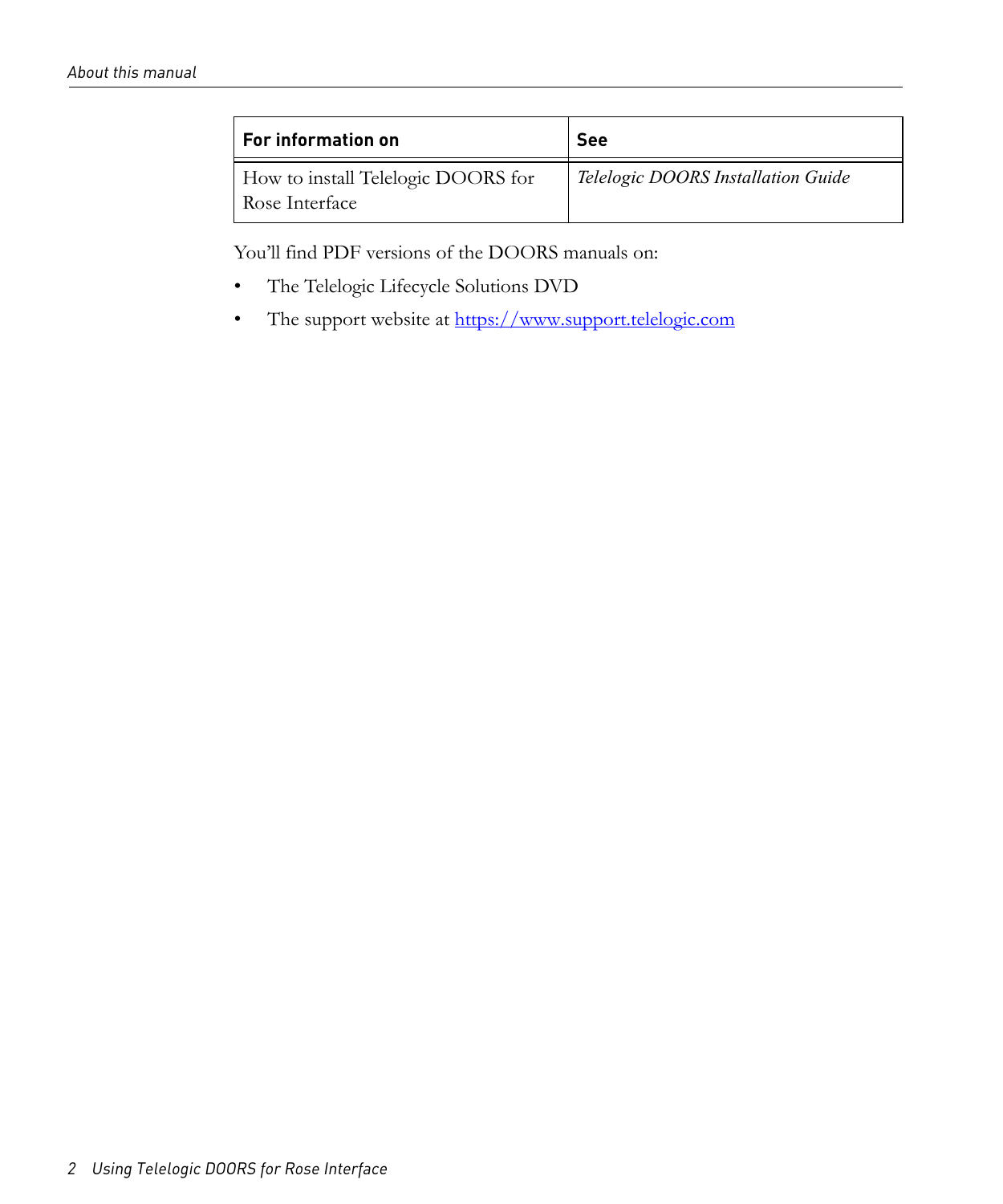# <span id="page-8-0"></span>*2 Concepts*

This chapter introduces and explains the following background concepts:

- [About Telelogic DOORS for Rose Interface](#page-8-1)
- [About surrogate modules](#page-8-2)
- [Creating traceability](#page-10-0)
- [Keeping surrogate modules updated](#page-11-0)
- [Developing model elements in DOORS](#page-12-0)
- [Rearranging surrogate module data](#page-13-0)

# <span id="page-8-4"></span><span id="page-8-1"></span>**About Telelogic DOORS for Rose Interface**

DOORS is a powerful tool for creating, structuring and managing complex information, such as the requirements and use case scenarios associated with software development projects.

Rose is an object-oriented modeling tool that supports the analysis and design of software. Telelogic DOORS for Rose Interface lets you transfer data between DOORS and Rose, allowing you to add traceability to your software design process.

With Telelogic DOORS for Rose Interface, you can:

- Manage your software development projects by establishing traceability between requirements and software design.
- Assess how requirements impact your software design.
- Identify requirements that have not been addressed by the software design.
- Find design elements that are not justified by requirements.
- Find out which requirements are associated with a specific element of the software design, and vice versa.
- Verify and demonstrate that your design meets your customer requirements.

#### <span id="page-8-3"></span><span id="page-8-2"></span>**About surrogate modules**

Telelogic DOORS for Rose Interface lets you send elements in a Rose model to a DOORS project.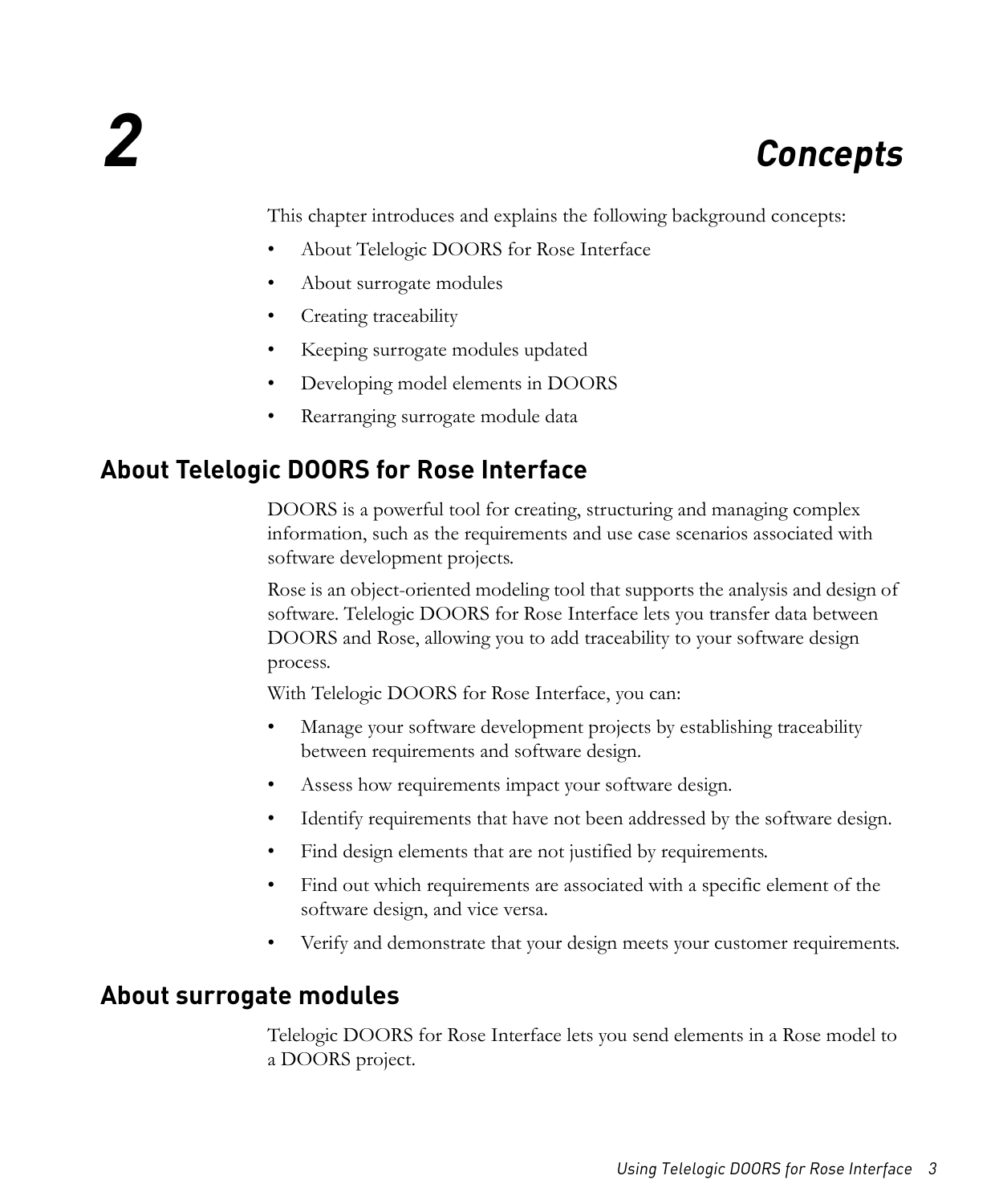Telelogic DOORS for Rose Interface creates a DOORS formal **surrogate module** to store the Rose data. The surrogate module is an anchor point in DOORS that lets you link the requirements in DOORS to the software elements in Rose.

The surrogate module has the same name as the Rose model.

For each element you send, Telelogic DOORS for Rose Interface automatically creates an object in the surrogate module. The new object has the following DOORS attributes:

<span id="page-9-0"></span>

| <b>DOORS attribute</b>                 | Value                                                                                                                                                                                                                                        |
|----------------------------------------|----------------------------------------------------------------------------------------------------------------------------------------------------------------------------------------------------------------------------------------------|
| Deleted in Rose?                       | This is used to keep track of whether the element has<br>been deleted from the Rose model.                                                                                                                                                   |
|                                        | When you first send the element to DOORS, it is set<br>to False.                                                                                                                                                                             |
|                                        | If you subsequently delete the element from the Rose<br>model, it is set to <b>True</b> the next time you update the<br>data in DOORS, so that you can see what it was<br>linked to (see "Keeping surrogate modules updated,"<br>on page 6). |
| Documentation from Rose                | If you send the documentation associated with the<br>element in the Rose model, it is stored in this<br>attribute.                                                                                                                           |
| <b>External Documents from</b><br>Rose | The location of any attachments to the Rose Model<br>File.                                                                                                                                                                                   |
| Object Short Text                      | The name of the element in the Rose model.                                                                                                                                                                                                   |
| Object Text                            | The section and name of the element in the Rose<br>model.                                                                                                                                                                                    |
| Read only in Rose                      | This attribute is <b>True</b> for read-only Rose elements,<br>and False for elements that can be modified.                                                                                                                                   |
| Rose Element Identifier                | A unique identifier assigned by Rose to the element in<br>the Rose model.                                                                                                                                                                    |
| Rose Model File                        | The location of the Rose model.                                                                                                                                                                                                              |
| Rose Type                              | The type of the element in the Rose model, for<br>example UseCase, Class or Category.                                                                                                                                                        |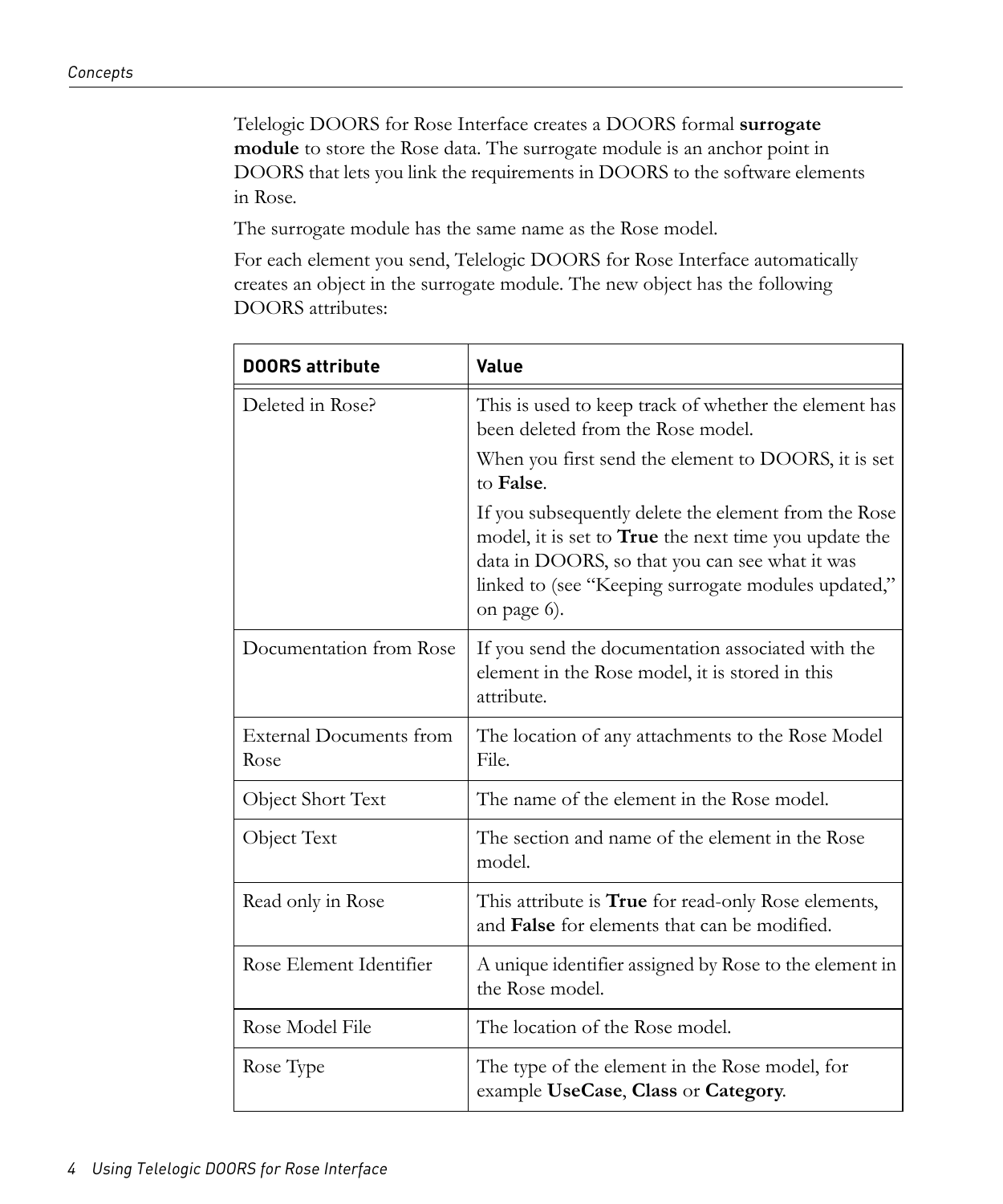| <b>DOORS attribute</b> | Value                                            |
|------------------------|--------------------------------------------------|
| Stereotype from Rose   | The stereotype of the element in the Rose model. |

<span id="page-10-1"></span>The objects in the surrogate module are organized in a hierarchy based on the type of the model element, as shown in the following screenshot:

| Formal module '/Rose test/requirements.mdl' current 0.0 - DOORS   |       |                                                        |                            |
|-------------------------------------------------------------------|-------|--------------------------------------------------------|----------------------------|
| Edit View Insert Link Analysis Table Tools User DOORSconnect Help |       |                                                        |                            |
| B&@`\\$@&\*\XV E'E\BIU@ F'F@`& B`T}@`                             |       |                                                        |                            |
| <b>DRL</b> Basic                                                  |       | ▼││Allevels ▼│ ኤ.       ま 目 目 目 目 【 】 ( 懲 ▽ 2)   盆 107 |                            |
| E-requirements.mdl                                                | l ID. | <b>Object Text</b>                                     | $\frac{p}{n}$ Rose Type    |
|                                                                   | 1     | 1 Class                                                | parent                     |
|                                                                   | 2     | Logical View.module                                    | Class                      |
|                                                                   | g     | module.Created on:                                     | Rose Attribute             |
|                                                                   | 8     | module. Created by:                                    | children<br>Rose Attribute |
|                                                                   | 7     | module Name:                                           | Rose Attribute             |
|                                                                   | б     | module.close();                                        | Operation                  |
|                                                                   | 5     | module.open();                                         | Operation<br>children      |
|                                                                   | 4     | module.Delete():                                       | Operation                  |
|                                                                   | з     | module.Create(Name:String):module                      | Operation                  |
|                                                                   | 10    | Use Case View Requirements engineer                    | Class                      |
|                                                                   | 11    | 2 Category                                             |                            |
|                                                                   | 12    | Logical View                                           | Category                   |
|                                                                   | 13    | Use Case View                                          | Category                   |
|                                                                   | 14    | 3 Subsystem                                            |                            |
|                                                                   | 15    | Component View                                         | Subsystem                  |
|                                                                   | 16    | 4 UseCase                                              |                            |
|                                                                   | 17    | Use Case View. Import Word document                    | <b>HseCase</b>             |
|                                                                   | 18    | Use Case View. Import Excel spreadsheet                | <b>UseCase</b>             |
|                                                                   | 19    | Use Case View.Structure requirements                   | <b>UseCase</b>             |

All of the classes are grouped under the heading **Class**, all of the categories are grouped under the heading **Category**, and so forth. When you send class elements, you can also send the operations and attributes associated with the class. Each operation and attribute becomes a child of the class object.

## <span id="page-10-2"></span><span id="page-10-0"></span>**Creating traceability**

You use a surrogate module in the same way as all other DOORS modules. You can link its objects to objects in other modules, you can create your own views and you can exploit the power of DOORS traceability tools.

The following screenshot shows how the surrogate module acts like a bridge between the Rose model and the DOORS project. In this example, the **Capture**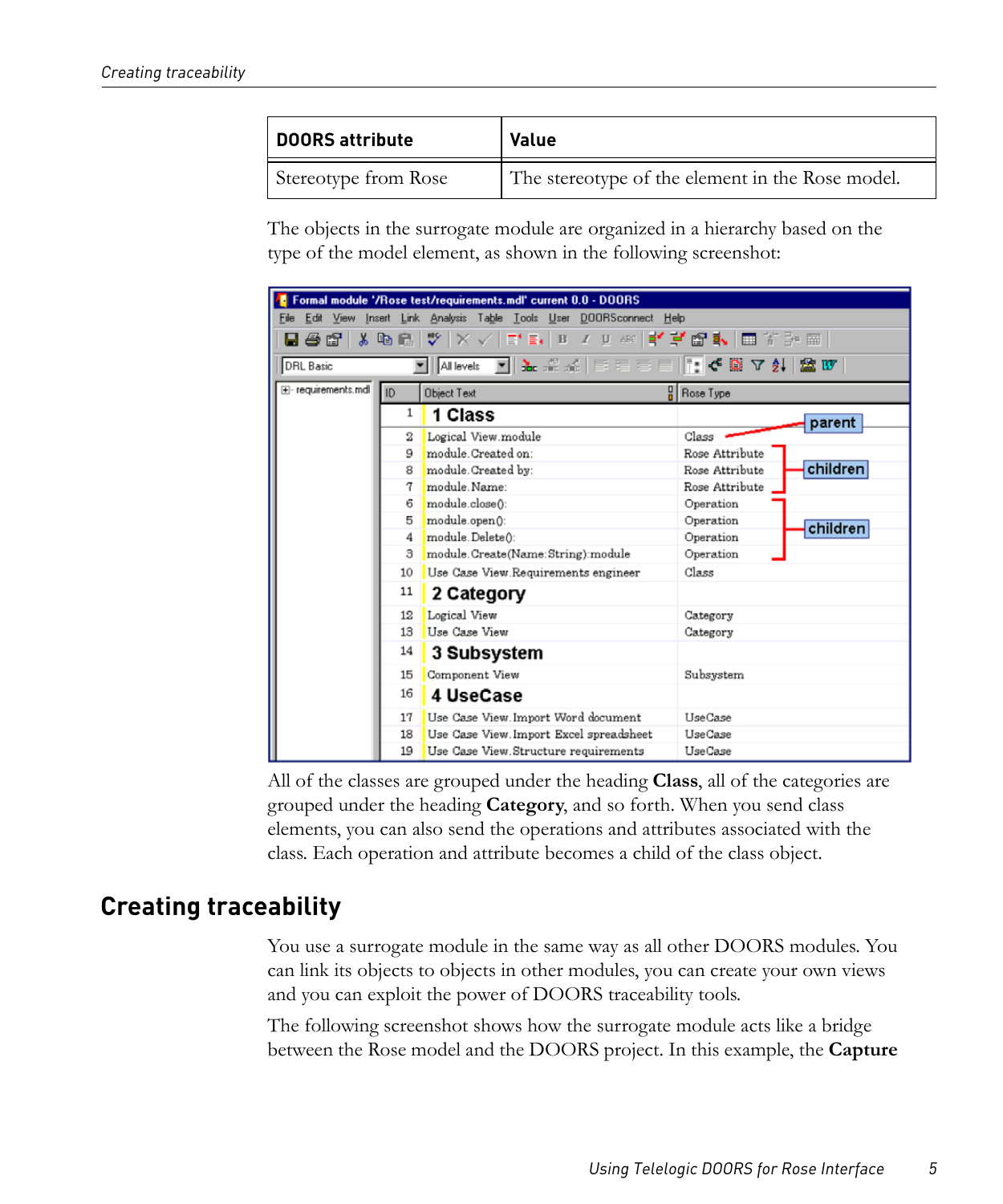

**Requirements** use case in Rose is linked, via the surrogate module, to requirements in the **User Requirements for DOORS** module:

With Telelogic DOORS for Rose Interface, you can apply standard DOORS traceability functions, such as impact and trace analysis, to elements in Rose models. For example, you can find out which requirements are impacted by a particular element or set of elements in your Rose model, or you can find out if there are any requirements which are not linked to elements in your Rose model.

## <span id="page-11-0"></span>**Keeping surrogate modules updated**

<span id="page-11-1"></span>You use DOORS to store your requirements, and Rose to store your software model.

**When you work on requirements, you use DOORS. When you work on your software model, you use Rose.**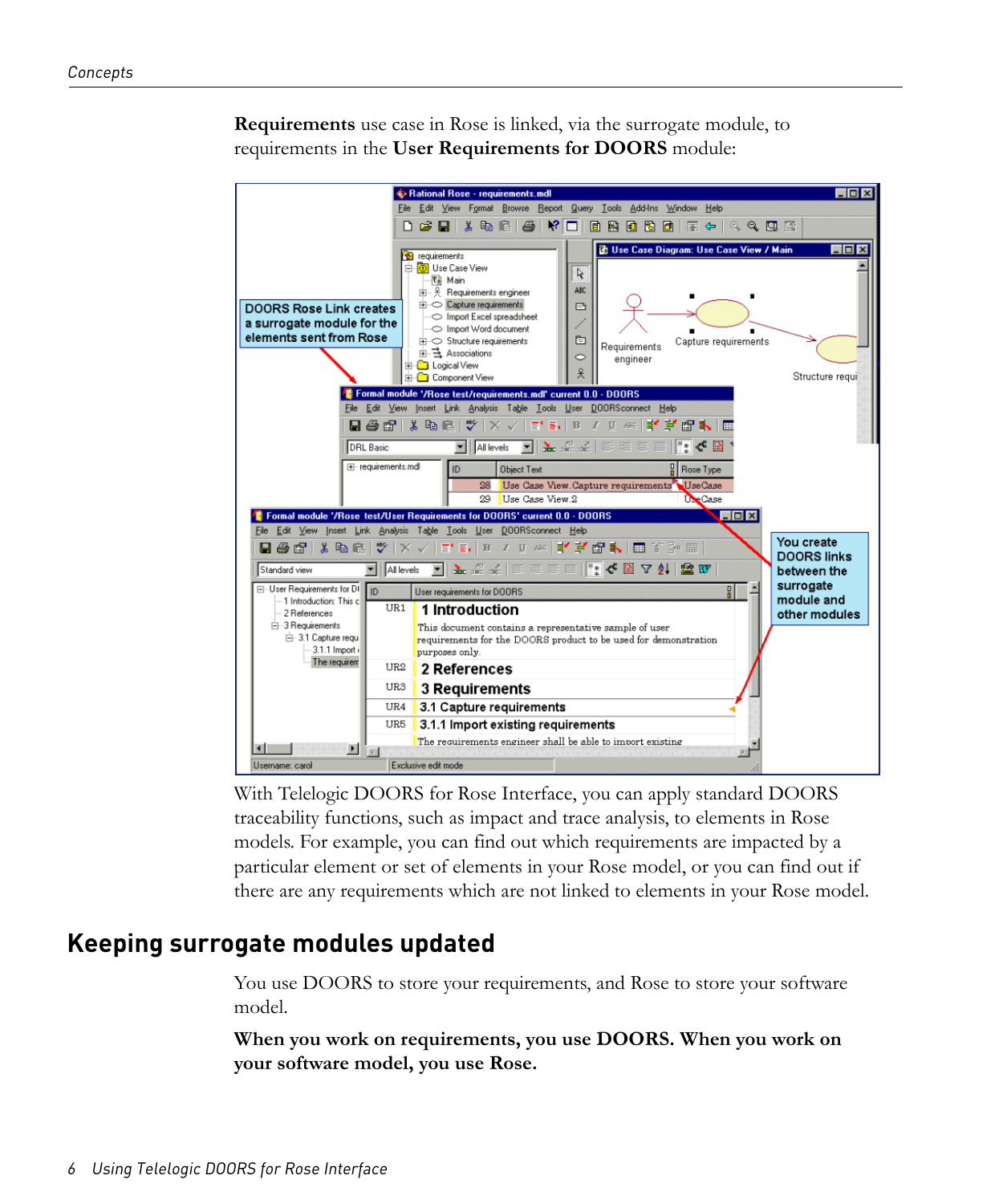As you develop your software model in Rose, you should periodically feed the changes you make in Rose back to the surrogate module, to keep it up to date. To update, refer to ["Updating the surrogate module," on page 22.](#page-27-2)

If you delete an element from the Rose model, the next time you update the surrogate module, the **Deleted in Rose?** attribute of the corresponding DOORS object is set to **True**. This lets you identify the requirements that are linked to deleted model elements so you can link them to valid model elements.

<span id="page-12-2"></span>**Note** In earlier versions of Telelogic DOORS for Rose Interface, we used the terms **synchronizing** and **performing consistency checks** to mean updating the surrogate module.

## <span id="page-12-1"></span><span id="page-12-0"></span>**Developing model elements in DOORS**

You can use DOORS to develop model elements and then send them to Rose.

For example, you may decide to generate your use cases in DOORS while you're developing the requirements for your project. You may find it helpful to create links between the requirements and use cases as you develop them.

**Note** Telelogic DOORS for Rose Interface provides a template to help you develop use cases in DOORS. To access the template, restore the module archive use case template.dma in your Telelogic\DOORS 6\training directory.

When you are ready to transfer the use cases to your Rose model, use Telelogic DOORS for Rose Interface to send the data from DOORS to Rose. Each object you send becomes an element in the target Rose model.

The new element has the following properties:

| <b>Rose property</b> | Value                                                                                              |
|----------------------|----------------------------------------------------------------------------------------------------|
| Name                 | The DOORS object heading. If the object does not have a<br>heading, the object identifier is used. |
| Documentation        | The DOORS object text.                                                                             |

Telelogic DOORS for Rose Interface automatically sends the data straight back to DOORS, creating a surrogate module in DOORS which contains an object for each object you sent. It creates a link between the object in the original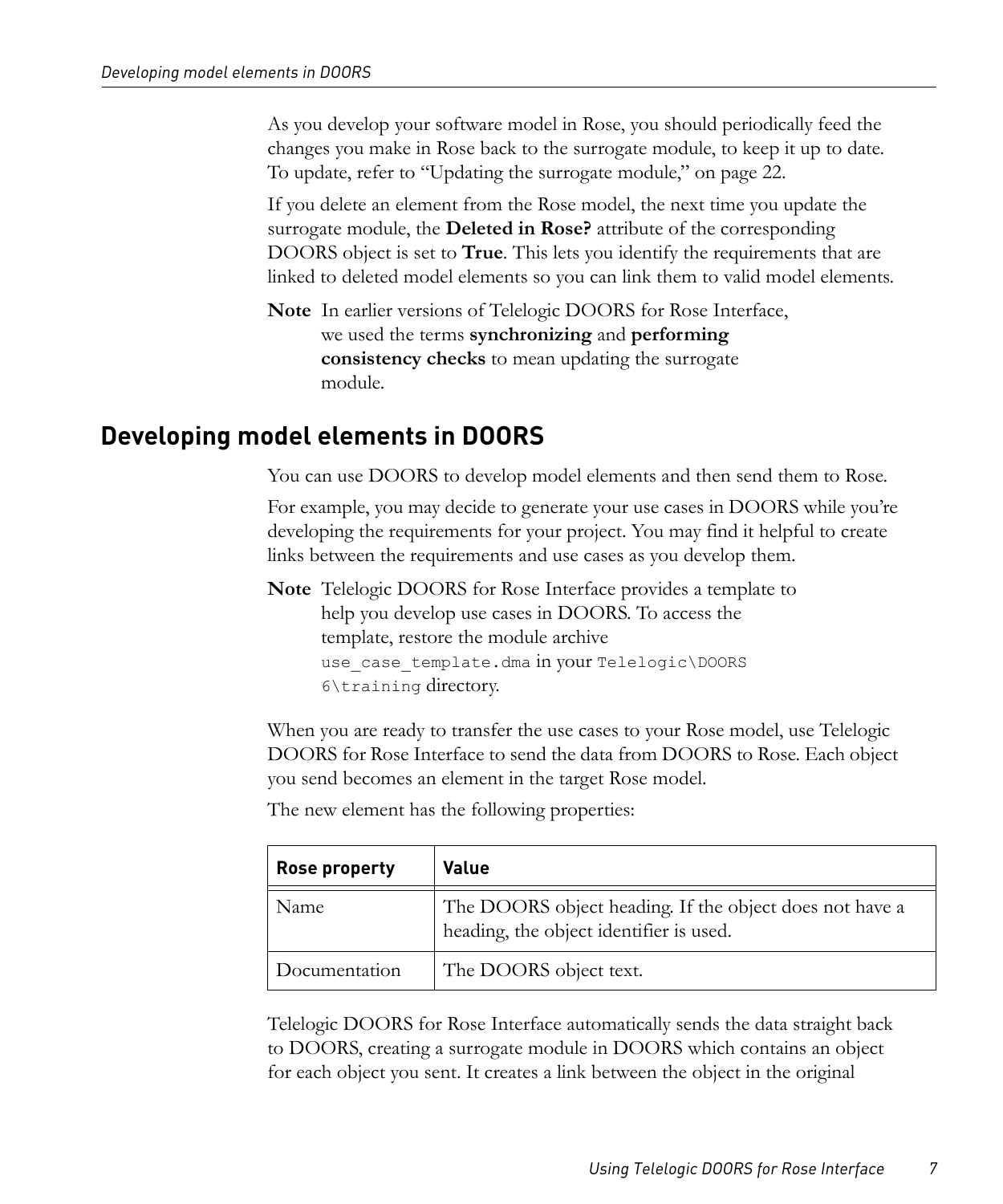Rational Rose - test2.mdl  $\Box$ ile Edit View Format Browse Report Query Tools Add-Ins Window Help **B** Use Case Diagram: Use Case View / Main ET≛ -**∩** Use Case View -<br>- 钱 Main<br>- 옷 Billing administrator  $\overline{\mathcal{R}}$ ABC  $\overline{\mathfrak{D}}$ Hospital administrativ **DOORS Rose Link creates** Insurance compar e a virtual link between the Rose Maintain patient's data .<br>옷 Nurse Physician model and the surrogate module  $\frac{2}{3}$  Physician  $\Box$ Maintain patient's dat Nurse Produce itemized bill 0 Billing  $\blacktriangleright$ 옷 administrator **f** Formal module '/Rose test/test2.m<mark>.</mark>di' current 0.0 - DOORS File Edit View Insert Link Analysis Table Tools User DOORSconnect Help 'B, B Z U AG F F @ B, O T } B B  $\blacksquare$   $\oplus$   $\blacksquare'$   $\parallel$   $\Downarrow$   $\blacksquare$   $\blacksquare$   $\blacksquare$  $\boxed{\blacksquare}$  All levels **DRL Basic**  $\overline{\phantom{a}}$  $\mathbb{T}$ :  $\epsilon$  b  $\mathbf{\nabla}$   $\ell$  b  $\mathbf{w}$ F test2.md **Object Text** Rose Type Stereotype 3 Use Case View Physician Class Actor  $\sqrt{4}$ Use Case View Nurse lass Actor 5 Use Case View Billing administrator  $Ch$ <sub>ss</sub> Actor 6 | Use Case View Hospital administrative staff Clas Actor T Formal module '/Rose test/Use Case Template' current 0.0 - DOORS File Edit View Insert Link Analysis Table Tools User DOORSconnect Help **BGC X DBV X √ E B / B / U M F F G & O** H: C B ▽ 2 L B D E Use Case Te Dbject Identifier Generic Use Cases Rose Type 1 4 Maintain patient's data **UseCase** All the medical practitioners will be able to update the **DOORS Rose Link creates** patient's data during medical procedures, over the phone, links between the surrogate and via approved company's HR departments. This and source module includes personal info (address, phone, etc), and medical data. 2 4.1 Actors (none)  $\overline{\phantom{a}}$  Actor 7 4.1.1 Physician 8 4.1.2 Nurse  $\overline{A}$  Actor

DOORS module and the corresponding object in the DOORS surrogate module, as shown in the following screenshot:

As you develop your software model in Rose, you should periodically feed the changes you make in Rose back to the surrogate module, to update it (see ["Updating the surrogate module," on page 22](#page-27-2)).

**Note** Telelogic DOORS for Rose Interface does not update the original DOORS module; it only updates the surrogate module. If you want to keep the original module up to date, you must do so manually.

# <span id="page-13-1"></span><span id="page-13-0"></span>**Rearranging surrogate module data**

By default, the data in surrogate modules is arranged so that each class operation is located below the last sub-class that inherited the operation.

For example, there are two classes A and B, where: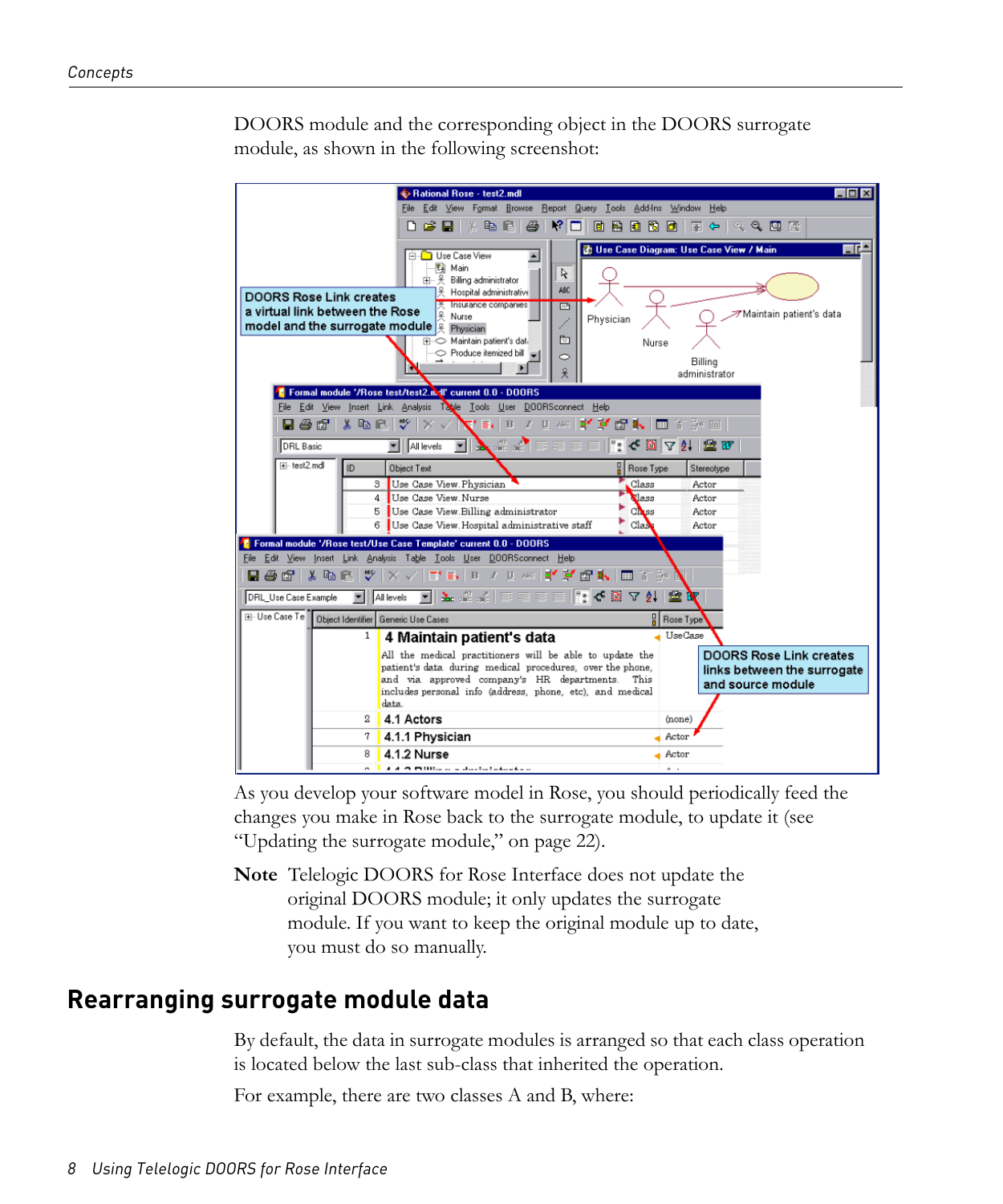- B is a sub-class of A
- A has two operations, OPR1 and OPR2
- B inherits both operations

In the DOORS surrogate module, the operations are displayed below the B class heading, as follows:



When sending data from DOORS to Rose, or updating a surrogate module, you can rearrange the data so that each operation is located under its original base class. The following dialog box is displayed:

| <b>DOORS</b> |                                                                                                                               |        |  |
|--------------|-------------------------------------------------------------------------------------------------------------------------------|--------|--|
| $\mathbf{r}$ | Do you wish to wish to rearrange operations and attributes<br>so that they are located under their true parent class objects? |        |  |
|              | Confirm                                                                                                                       | Cancel |  |

In this example, the operations are moved below the A class heading, as follows:

|                  |    | Formal module '/Rose test/example.mdl' current 0.0 - DOO                                                                                               |           |
|------------------|----|--------------------------------------------------------------------------------------------------------------------------------------------------------|-----------|
|                  |    | <u>File Edit View Insert Link Analysis Table Tools User DOC</u>                                                                                        |           |
|                  |    |                                                                                                                                                        |           |
| <b>DRL</b> Basic |    | $\blacktriangleright$ All levels $\blacktriangleright$ $\blacktriangleright$ $\blacktriangleright$ $\mathbf{H}$ $\mathbf{H}$ $\mathbf{H}$ $\mathbf{H}$ |           |
| E- example.mdl   | ID | Object Text                                                                                                                                            | Rose Type |
|                  |    | $1$   1 Class                                                                                                                                          |           |
|                  |    | 2 Logical View A                                                                                                                                       | Class     |
|                  | з  | $A.$ OPR20:                                                                                                                                            | Operation |
|                  |    | $4$ A.OPR10:                                                                                                                                           | Operation |
|                  |    | 5 Logical View.B                                                                                                                                       | Class     |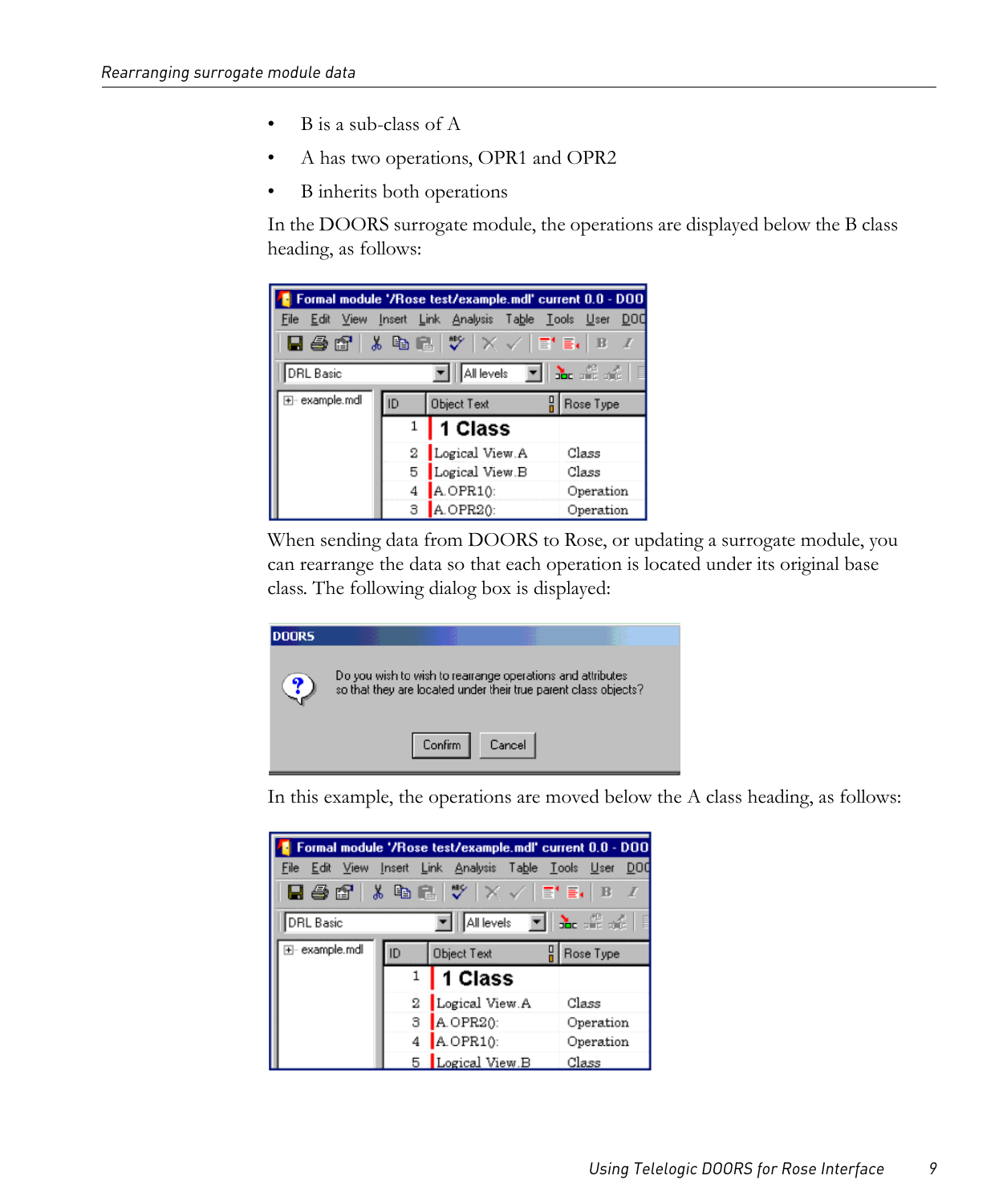*Concepts*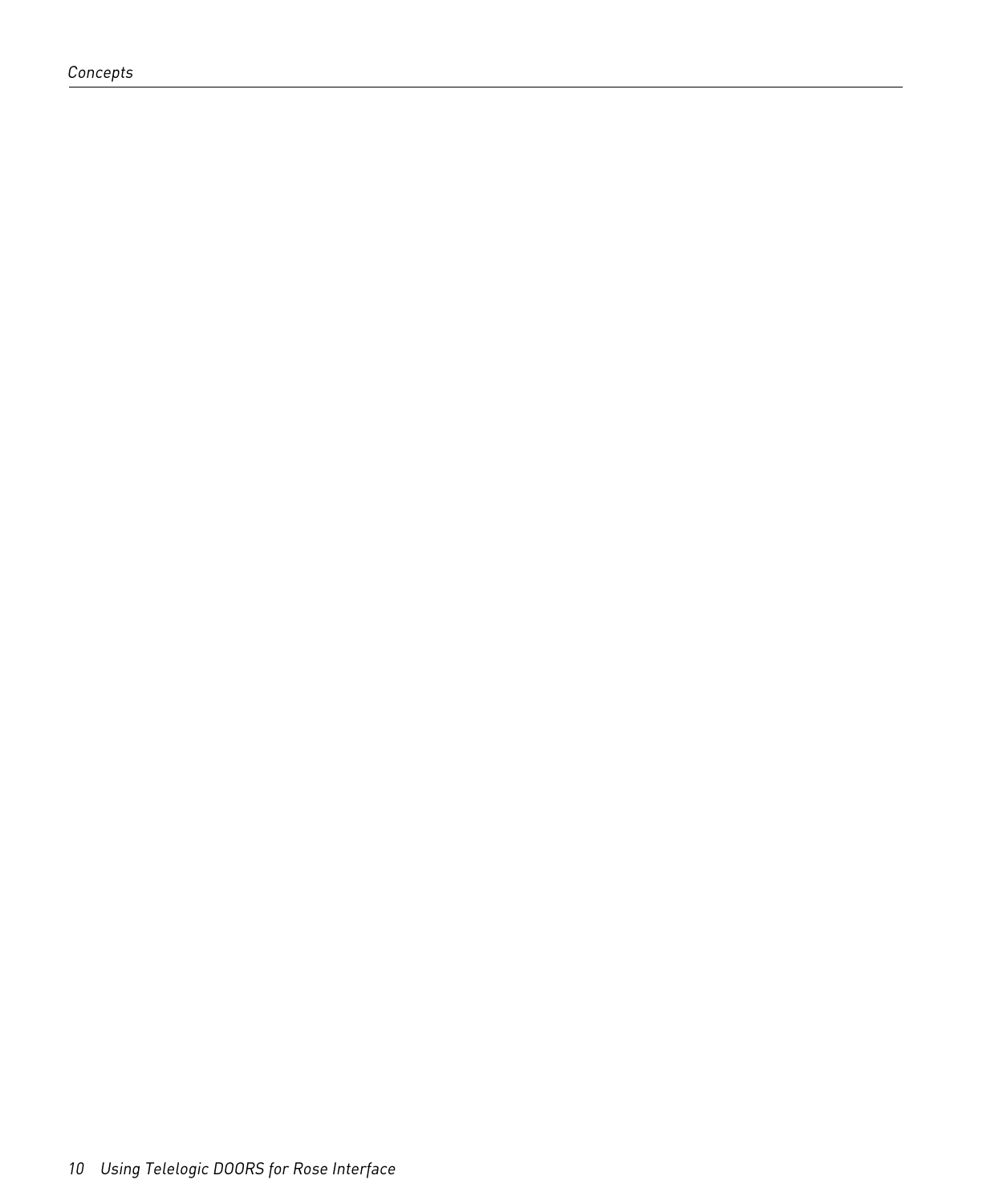# <span id="page-16-0"></span>*3 Using Telelogic DOORS for Rose Interface*

This chapter describes how to use:

- [Starting and stopping Telelogic DOORS for Rose Interface sessions](#page-16-1)
- [Sending data from DOORS to Rose](#page-17-0)
- [Navigating from DOORS to Rose](#page-20-0)
- [Linking directly to DOORS Object IDs](#page-21-0)
- [Sending data from Rose to DOORS](#page-23-0)
- [Working with read-only Rose elements](#page-27-0)
- [Updating the surrogate module](#page-27-1)
- [Navigating from Rose to DOORS](#page-28-0)
- [Linking to items in a Rose diagram](#page-28-1)
- [Linking to items in a Rose browser tree](#page-28-2)
- [Enabling and disabling the rearrange data option](#page-29-0)

## <span id="page-16-2"></span><span id="page-16-1"></span>**Starting and stopping Telelogic DOORS for Rose Interface sessions**

Before you can use Telelogic DOORS for Rose Interface to transfer data or navigate between DOORS and Rose, you must start a Telelogic DOORS for Rose Interface session. You can start a session on either Windows<sup>®</sup> or UNIX<sup>®</sup>.

Follow the steps below according you the platform you are using.

#### **To start a Telelogic DOORS for Rose Interface session on Windows:**

- **1.** Start Rose.
- **2.** Log in to DOORS.

You are ready to start transferring data between Rose and DOORS.

#### **To start a Telelogic DOORS for Rose Interface session on UNIX:**

- **1.** Log in to DOORS.
- **2.** From DOORS Explorer or from a module window, click **DOORSConnect > Rose > Start Session**.

Telelogic DOORS for Rose Interface starts Rose, then opens up a communications channel between DOORS and Rose. This communications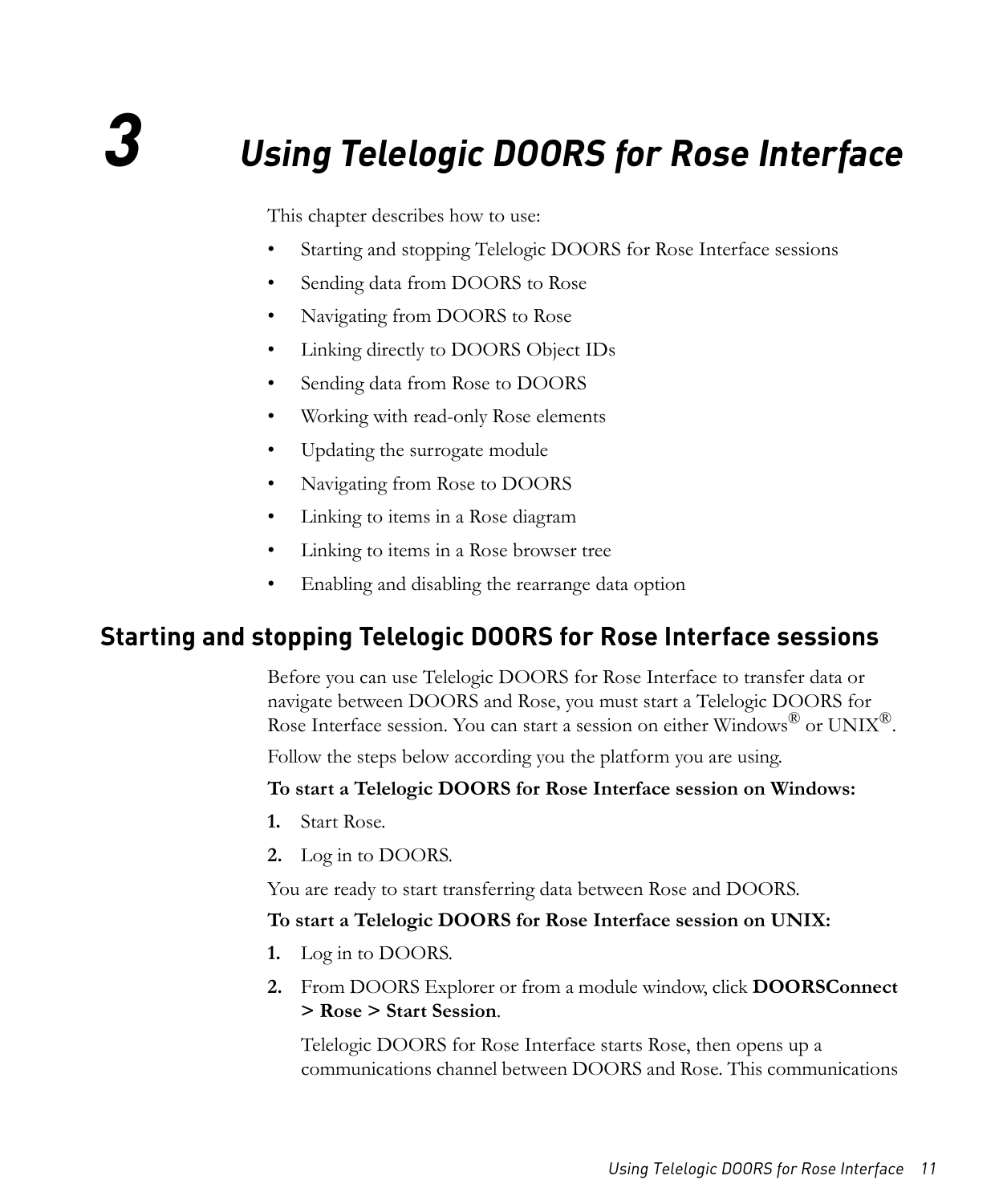channel lets you transfer data between the currently selected folder or project in DOORS and the model currently open in Rose.

<span id="page-17-3"></span>Your Telelogic DOORS for Rose Interface session is automatically ended when you exit from DOORS. You can also end your session by clicking **DOORSConnect > Rose > Stop Session**, from DOORS Explorer or a module window.

**Note** Ending a session shuts down the communications channel between DOORS and Rose. It does not shut down DOORS or Rose.

## <span id="page-17-2"></span><span id="page-17-0"></span>**Sending data from DOORS to Rose**

You can send data from one DOORS module to more than one Rose model. A single DOORS project or folder can contain multiple surrogate modules. If the surrogate module does not already exist, you must have **create** access to its project or folder.

#### **To send data from DOORS to Rose:**

- **1.** Using Rose, open the target model.
- **2.** Using DOORS, open the module that contains the data you want to send to Rose. If you have previously sent data from this DOORS module to Rose, or are using the use\_case\_template.dma file to create Rose Items, go to [Step](#page-17-1)  [4](#page-17-1).

#### **3.** Click **DOORSConnect > Rose > Setup Module**.

In the source module, Telelogic DOORS for Rose Interface:

- Creates a new attribute called **Rose Type**.
- Creates a new view, which is identical to the previous view except that it includes the new **Rose Type** column.

The name of the new view is **DRL\_viewname**, where **viewname** is the name of the previous view.

<span id="page-17-1"></span>**4.** Using the new view of the module, set the **Rose Type** attribute of every object you want to send to Rose. For example, for use cases, set the **Rose Type** attribute to **UseCase**.

The **Rose Type** value tells DOORS Rose what type of element to create in the target Rose model.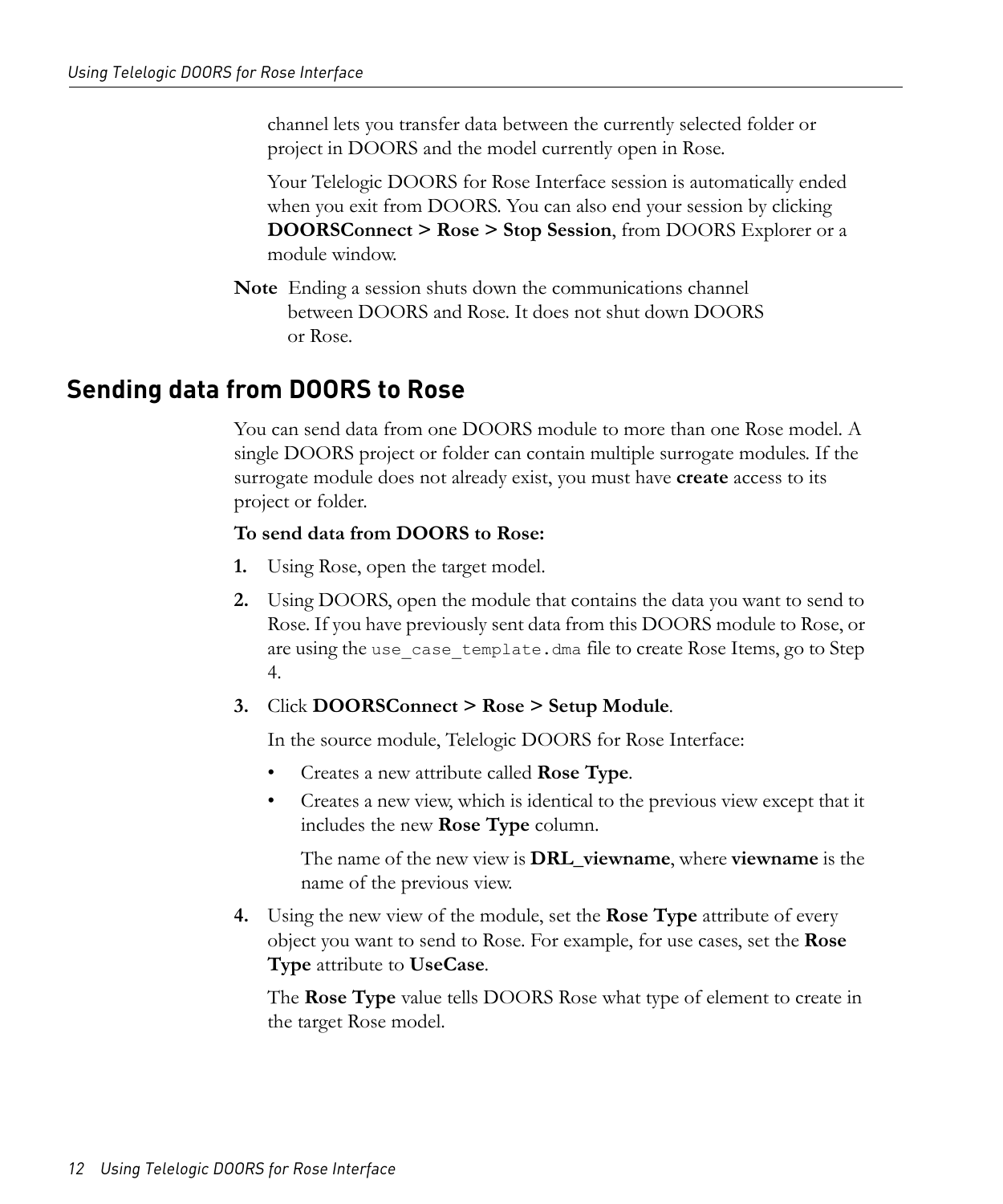**5.** Using the new view of the module, click **DOORSConnect > Rose > Export Items to Rose**. The following dialog box is displayed:

| <b>Send to Rose - DOORS</b>                |
|--------------------------------------------|
| Send these objects:                        |
| C Display set C Selection C Current object |
| Links for surrogate objects:               |
| Link module: DOORS Links                   |
| Link direction: $\bullet$ in $\bullet$ out |
| Help<br>Cancel<br>OK.                      |

**6.** Click one of the **Send these objects** radio buttons to specify which objects you want to send to Rose.

These radio buttons are described in the following table:

| <b>Radio button</b> | <b>Description</b>                                 |
|---------------------|----------------------------------------------------|
| Display set         | Send all the objects in the current view.          |
| Selection           | Send only the objects that are currently selected. |
| Current object      | Send only the current object.                      |

**Note** You can only send objects that have a value for their **Rose Type** attribute.

**7.** Use the drop-down list to select the link module you want to use for the links between the current (source) module and the surrogate module.

Use the **link direction** radio button to specify the direction of the links. Select **in** if you want the links to go from the surrogate module to the current module, otherwise select **out**.

**8.** Click **OK**.

Telelogic DOORS for Rose Interface:

• Sends the specified objects to the Rose model you opened in Step 2. It displays a DOORS message telling you how many objects were sent. Click **OK** to acknowledge the message.

Each object becomes an element in the Rose model. The object heading is used as the name of the element (if it doesn't have a heading, the DOORS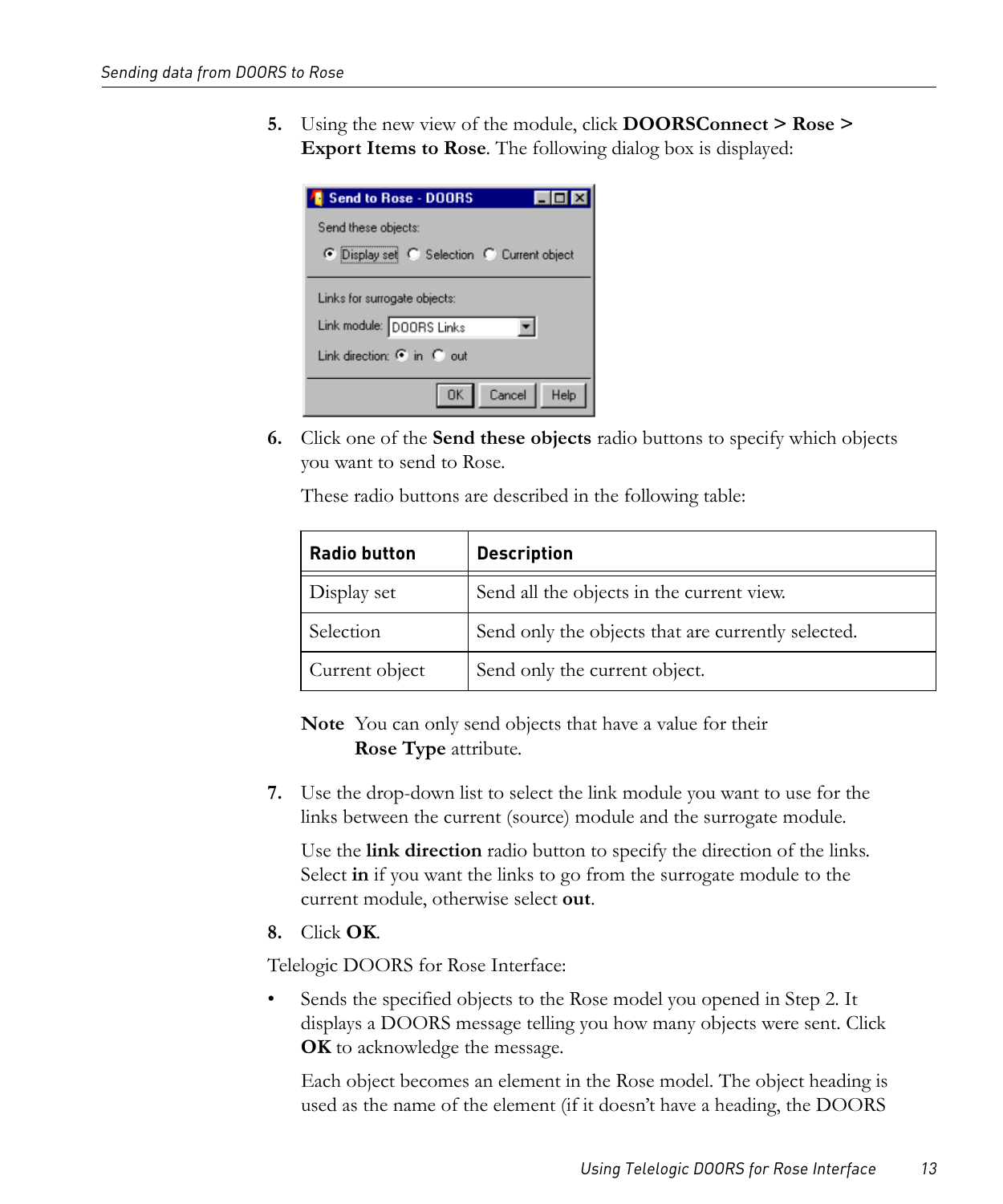object identifier is used instead), and its object text is used as its documentation.

• Creates a surrogate DOORS module for the Rose model, if the surrogate module does not already exist.

The surrogate module has the same name as the Rose model. For example, if the Rose model is called test.mdl, the surrogate module is called test.mdl. If the name of the Rose model includes any characters that are not allowed in DOORS module names, these characters are omitted in the DOORS module name. The surrogate module has the following views:

| This view            | <b>Contains these columns</b>                                                                               |
|----------------------|-------------------------------------------------------------------------------------------------------------|
| DRL Basic            | ID (Object Identifier)<br>Object Text (Name of Rose element)<br>Rose Type<br>Stereotype                     |
| <b>DRL</b> Details   | ID (Object Identifier)<br>Object Text (Name of Rose element)<br>Rose Type<br>Stereotype<br>Documentation    |
| DRL Deleted elements | ID (Object Identifier)<br>Object Text (Name of Rose element)<br>Rose Type<br>Stereotype<br>Deleted in Rose? |
| No Parameters        | Identifier<br>Model (Name of Rose element)<br>Rose Type                                                     |

- Sends the data back to the surrogate module (as if you had selected all the elements you just sent, in Rose, and then sent them back to DOORS). This creates a virtual link between the surrogate module and the model.
- Creates a link between each object in the source DOORS module and the corresponding element in the surrogate module.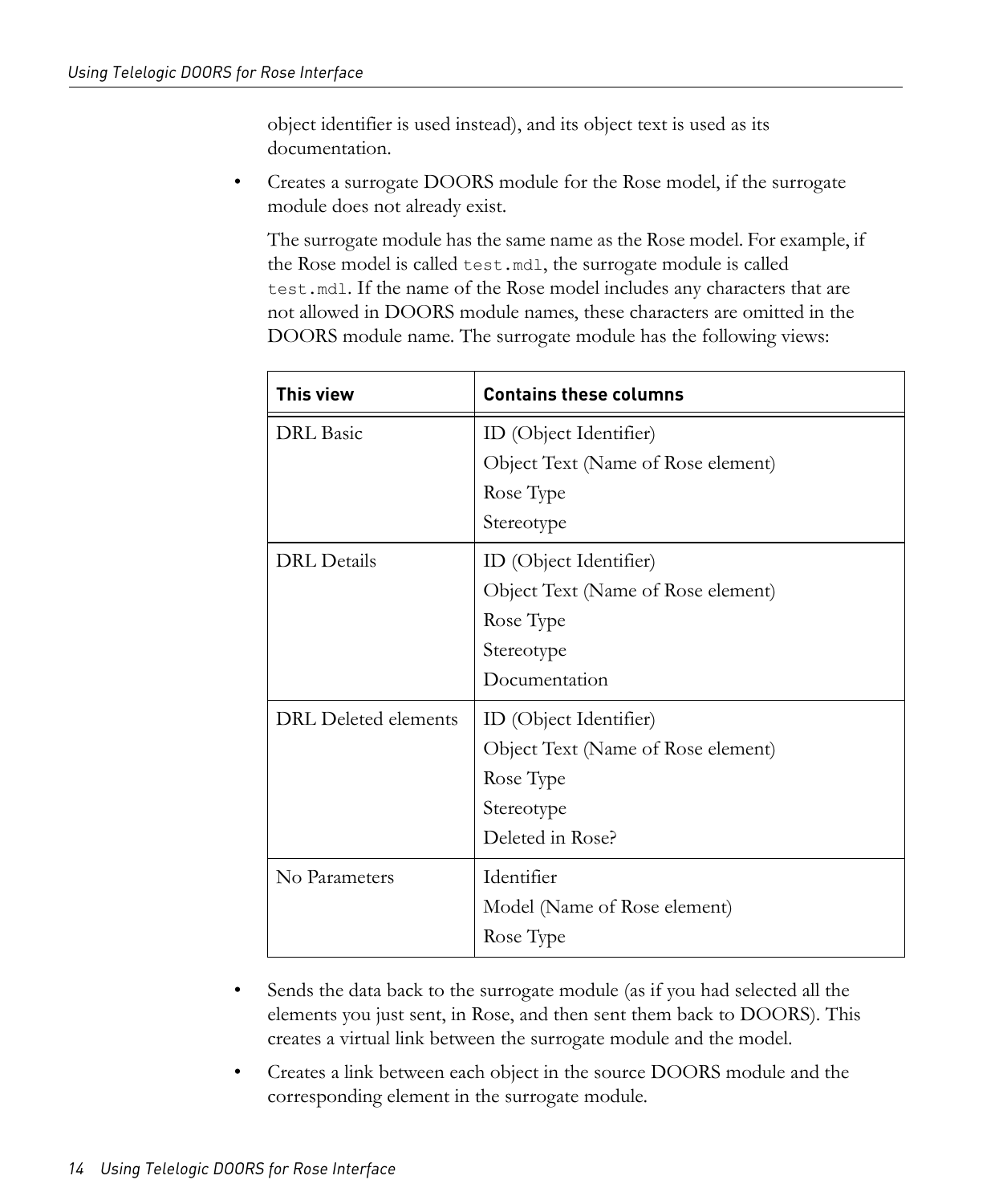- Opens the **DRL Basic** view of the surrogate module, with a filter that shows only the data you just sent.
- **Note** It is important that you do not change the name of the surrogate DOORS module, the Rose model or any of the DOORS attributes that Telelogic DOORS for Rose Interface creates, such as the **Rose Type** attribute. If you change these names, subsequent updates will not work properly.

## <span id="page-20-1"></span><span id="page-20-0"></span>**Navigating from DOORS to Rose**

#### **To navigate from an object in a DOORS surrogate module to the corresponding model element in Rose:**

- **1.** Using DOORS, open the surrogate module.
- **2.** Using DOORS, select the object in the surrogate module that you want to navigate to in Rose.
- **3.** Using DOORS, click **DOORSConnect > Rose > Find Item in Rose**.

The following Specification window is displayed in Rose, for the corresponding element in Rose:

|                                            | <b>Class Specification for Cleaner</b>          |                                      |                            |
|--------------------------------------------|-------------------------------------------------|--------------------------------------|----------------------------|
| <b>Relations</b><br>General                | Components<br>Detail                            | Nested<br><b>Operations</b>          | Files<br><b>Attributes</b> |
| Name:                                      | Cleaner                                         |                                      | Parent: Use Case View      |
| $I$ ype:                                   | Class                                           |                                      |                            |
| Stereotype: Actor<br><b>Export Control</b> | C Public O Protected O Private O Implementation |                                      |                            |
| Documentation:                             |                                                 |                                      |                            |
|                                            |                                                 |                                      |                            |
|                                            |                                                 |                                      |                            |
| OK                                         | Cancel                                          | Apply<br>Browse $\blacktriangledown$ | Help                       |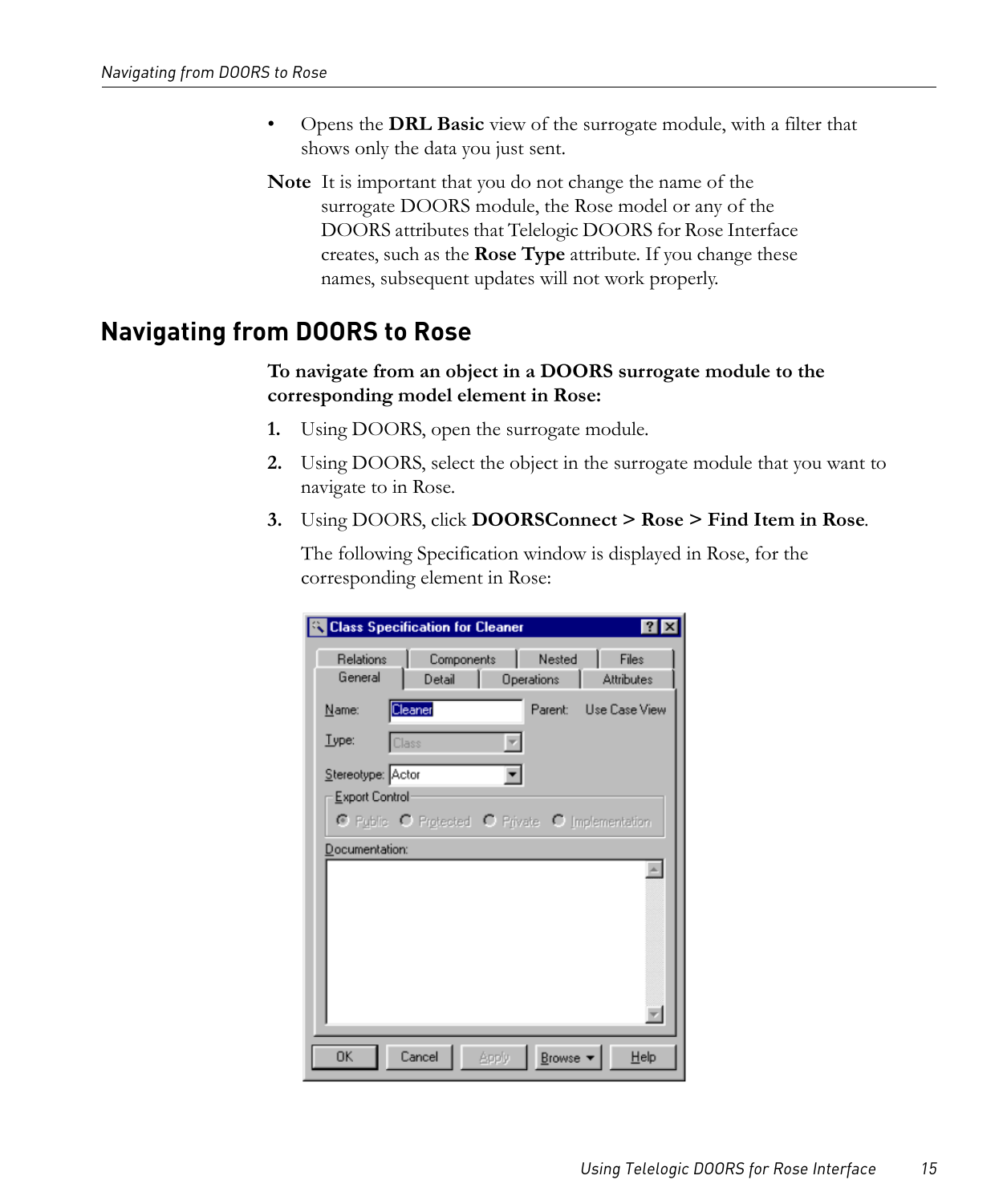**4.** Using Rose, click **Browse > Select in Browser** to show the element highlighted in the Rose Browser, as follows:

| View Format Browse Report Query Tools Add-Ins Window<br>Help<br>Edit<br>File<br>  k? <br>8 to 6 5<br>▣<br>凾<br>B<br>$\begin{array}{c} \circledast & \circledast & \circledast \end{array}$<br>n<br>c ei<br>€<br>ø.<br>□<br>医<br>$\leftarrow$<br>7x<br>Class Specification for Cleaner<br><b>a</b> Use Case View<br>रिक्ने Main<br>Relations<br>Nested<br>Files<br>Components<br>R<br>옷<br>5<br>General<br>Detail<br>Operations<br><b>Attributes</b><br>头头头<br><b>ABC</b><br>6<br>Cleaner<br>Parent:<br>Use Case View<br>Name:<br>戸<br>8<br>옷<br>Type:<br>Class<br>Billing administrator<br>$-\frac{9}{\sqrt{2}}$<br>Ò<br><b>Cleaner</b><br>Stereotype: Actor<br>옷<br>Hospital administrative staff<br>$\circ$<br>吴 Insurance companies<br><b>Export Control</b><br>옷<br>由 关 Nurse<br>O Public O Protected O Private O Implementation<br>由 吴 Physician<br>Documentation:<br>○ a use caseX<br><b>E</b> l-- < > Maintain patient's data<br>₹<br><b>Continuation Common</b> | Rational Rose - test2.mdl<br>$\Box$ DIX |
|-------------------------------------------------------------------------------------------------------------------------------------------------------------------------------------------------------------------------------------------------------------------------------------------------------------------------------------------------------------------------------------------------------------------------------------------------------------------------------------------------------------------------------------------------------------------------------------------------------------------------------------------------------------------------------------------------------------------------------------------------------------------------------------------------------------------------------------------------------------------------------------------------------------------------------------------------------------------------|-----------------------------------------|
|                                                                                                                                                                                                                                                                                                                                                                                                                                                                                                                                                                                                                                                                                                                                                                                                                                                                                                                                                                         |                                         |
| 更<br><b>OK</b><br>Cancel<br><b>Apply</b><br>Browse -<br>Help<br>For Help, press F1                                                                                                                                                                                                                                                                                                                                                                                                                                                                                                                                                                                                                                                                                                                                                                                                                                                                                      |                                         |

# <span id="page-21-2"></span><span id="page-21-0"></span>**Linking directly to DOORS Object IDs**

<span id="page-21-1"></span>When you export items that have a Rose Type of either **Class** or **Actor** to Rose, an **Object Identifier** attribute is created. This attribute stores the following information about the object in DOORS with which the Rose element is associated:

- The absolute path to the module containing the object
- The unique module identifier
- The DOORS Object ID

An example **Object Identifier** is /myproject/mymodule-00000010-SR2, where /myproject/mymodule is the absolute path to the module, 00000010 is the unique identifier of the module and SR2 is the Object ID of the object in the DOORS module.

**Note** The unique identifier of a module is automatically generated by DOORS when the module is created.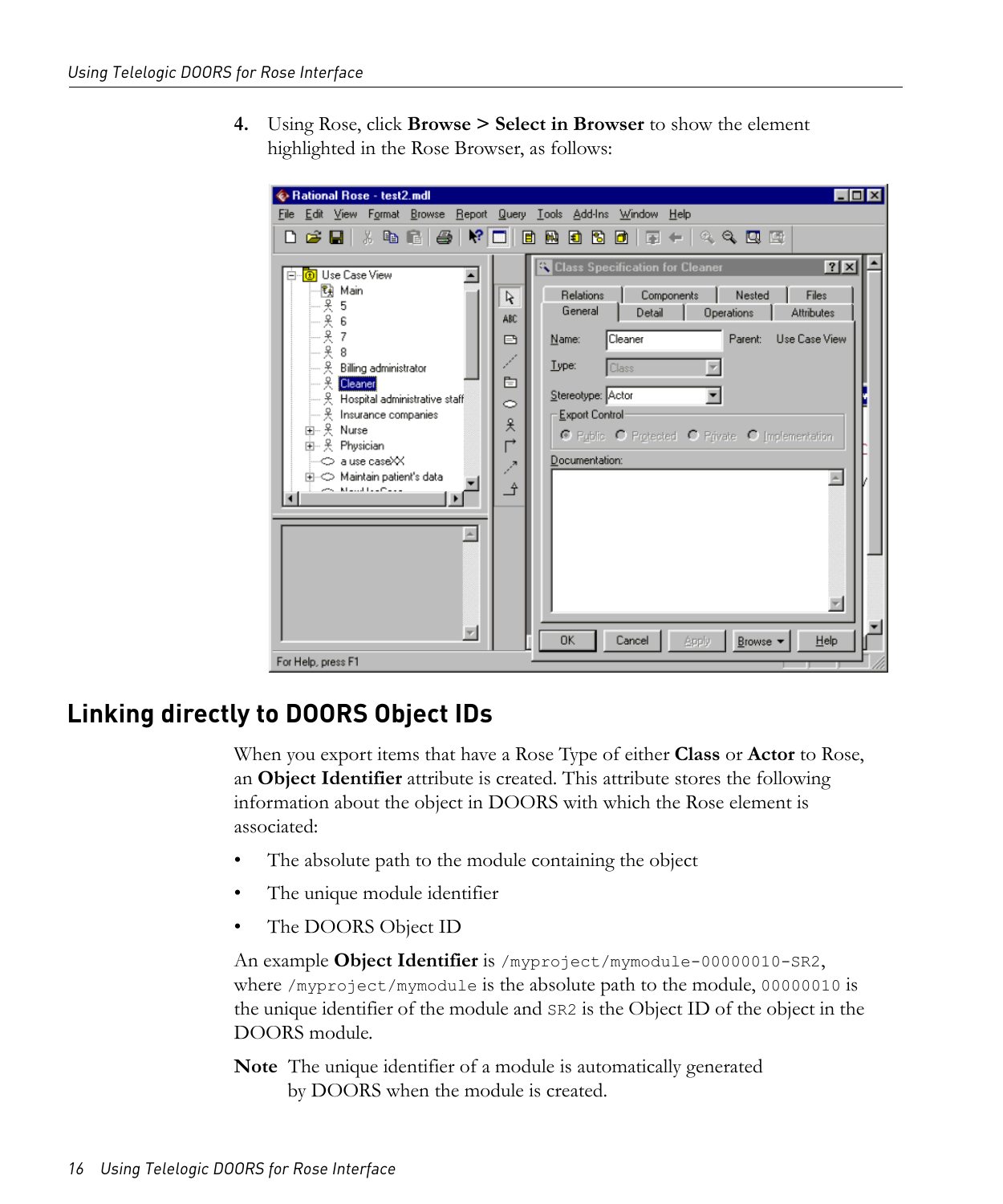The Object Identifier is stored in the DOORS surrogate modules and is displayed in all of the default views in a column titled Target Identifier. It is also stored as an attribute below the Rose element.

You can associate the Rose element with up to 50 DOORS objects by adding the module path and the DOORS Object ID to the **Documentation** field of the **Class Attribute Specification for Object Identifier** dialog. The next time you send data from Rose to DOORS the surrogate module is updated and links are created from the surrogate module to the object in the DOORS module you specified in the Documentation field.

#### <span id="page-22-0"></span>**To associate a Rose element with a DOORS object:**

**1.** In Rose, double-click the Object Identifier.

The **Class Attribute Specification for Object Identifier** dialog is displayed.

|                       | <b>Class Attribute Specification for Object Identifier</b> 7 <b>X</b> |                       |
|-----------------------|-----------------------------------------------------------------------|-----------------------|
| General Detail        |                                                                       |                       |
| Name:                 | Object Identifier                                                     | Class: obj1           |
| Type:                 | text                                                                  | ☑ Show classes        |
| Stereotype:           |                                                                       |                       |
| Initial value:        | /myproject/mymodule-00000100-SR1                                      |                       |
| <b>Export Control</b> |                                                                       |                       |
|                       | ● Public ● Protected ● Private ● Implementation                       |                       |
| Documentation:        |                                                                       |                       |
|                       |                                                                       |                       |
|                       |                                                                       |                       |
| 0K                    | Cancel<br><b>Apply</b>                                                | Help<br><b>Browse</b> |

**2.** In the **Initial Value** field, type the path to the module, including the module name and the DOORS Object ID of the object that you want to associate. Separate each entry with a comma.

For example, add ,myproject/mymodule-SR4,myproject/mymodule-SR5 to the end of the text that is currently displayed in the Initial Value field.

**3.** Click OK.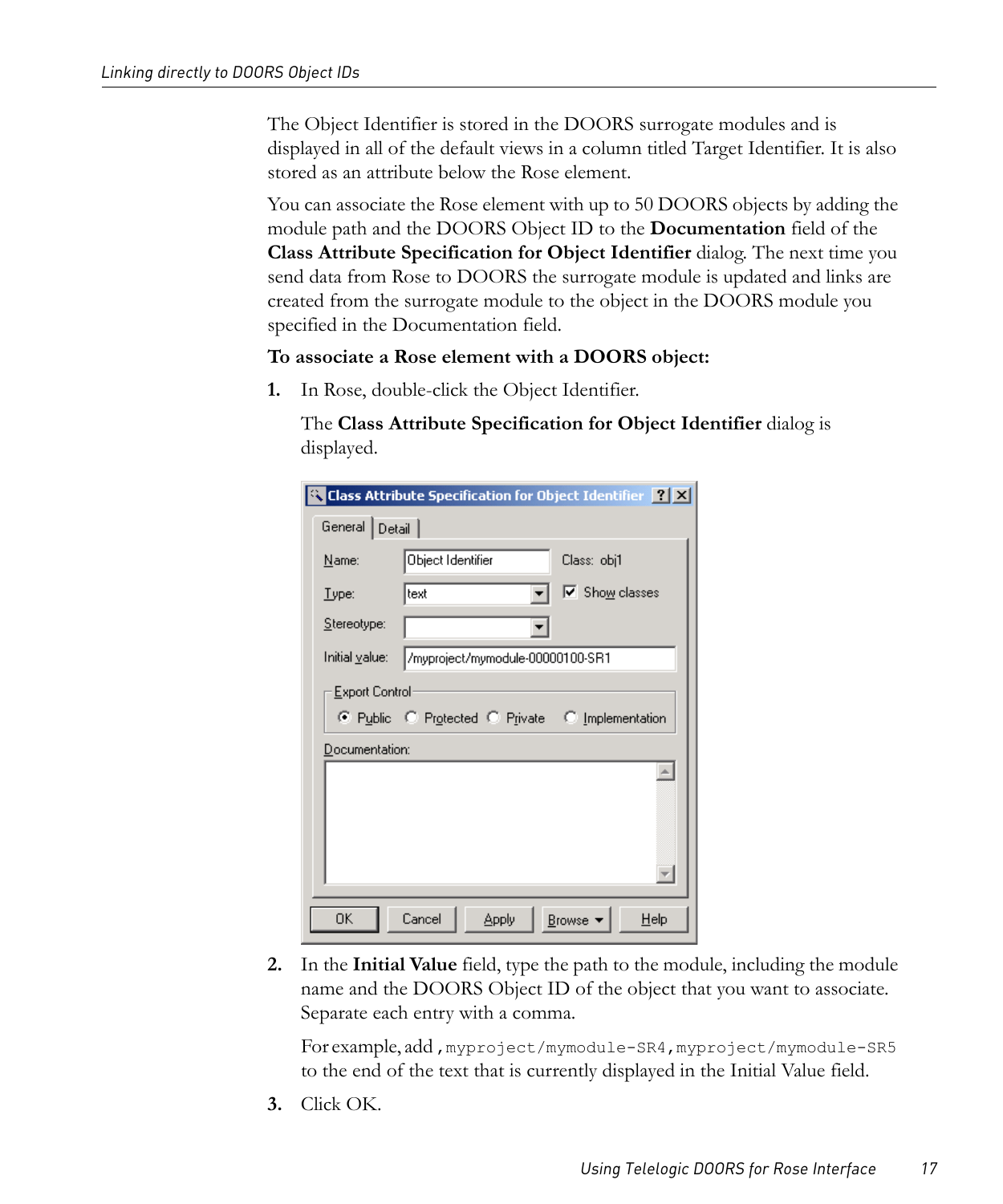#### **4.** Select **Tools > DOORS > Send to DOORS** or **Tools > DOORS > Update DOORS**.

Links are created in DOORS between the appropriate objects in DOORS.

In the above example, two new links are created between the appropriate object in the surrogate module and Object ID **SR4** in **mymodule**, and Object ID **SR5** in **mymodule**.

# <span id="page-23-1"></span><span id="page-23-0"></span>**Sending data from Rose to DOORS**

#### **To send data from Rose to DOORS:**

- **1.** Using Rose, open the model that contains the data you want to send.
- **2.** Select **Tools > DOORS > Send to DOORS**.

| <b>DOORS Rose Link</b>                       |  |
|----------------------------------------------|--|
| Send from:<br>$C$ Model<br>C Current diagram |  |
|                                              |  |
| C Selected elements                          |  |
| Elements of type:<br>Class                   |  |
| $\bullet$ All elements                       |  |
| $\Box$ Include documentation                 |  |
| $\nabla$ Include associations                |  |
| Include Rose class properties                |  |
| <b>Derations</b> (methods)                   |  |
| Attributes (member variables)                |  |
| öΚ<br>Cancel<br>Help                         |  |

**3.** Use the radio buttons to specify which elements you want to send to DOORS.

The radio buttons are described in the following table:

| <b>Radio button</b> | <b>Description</b>                              |
|---------------------|-------------------------------------------------|
| Current diagram     | Only send elements in the current Rose Diagram. |
| Model               | Send all elements in the current model.         |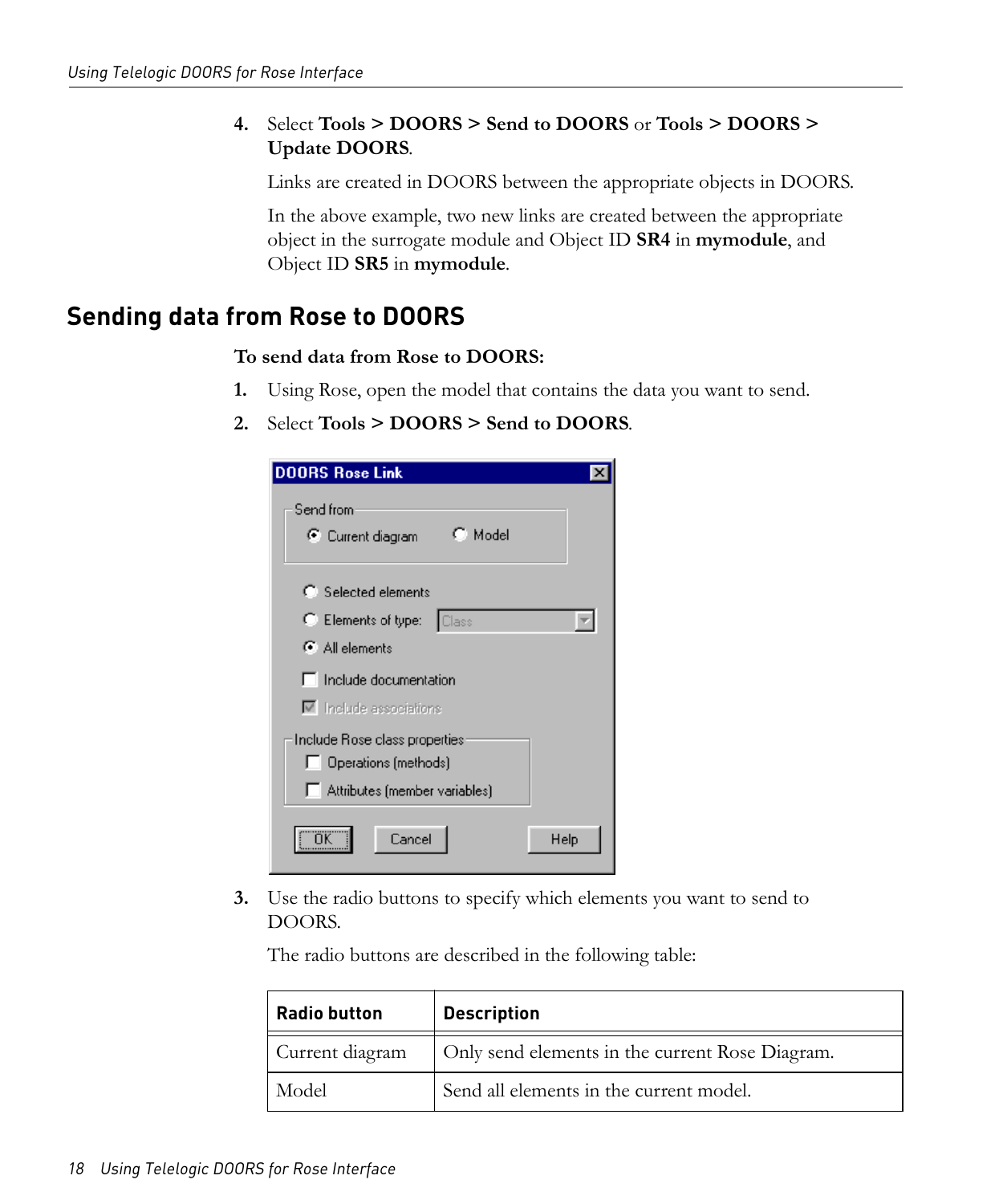| <b>Radio button</b> | <b>Description</b>                                                                                                            |
|---------------------|-------------------------------------------------------------------------------------------------------------------------------|
| Selected elements   | Only send the selected elements in the current diagram or<br>model.                                                           |
| Elements of type    | Send all elements of the specified type in the current<br>diagram or model.<br>Use the drop-down list box to select the type. |
| All elements        | Send all the elements in the current diagram or model.                                                                        |

**Note** If you have a read-only element that you want to send to DOORS, make it writable when you send it, then reset its state to read-only. This ensures that it is automatically updated in the future. For more information, see ["Working with read-only Rose elements," on page 22.](#page-27-0)

In addition, select the following Send options:

- To send the documentation property with each element, check the **Include documentation** box.
- To send elements from the current diagram with associations, check the **Include associations** box.
- To send elements of type **Class**, use the **Include Rose class properties** check boxes to specify whether you want to send the operations and attributes associated with the classes.
- **4.** Click **OK**.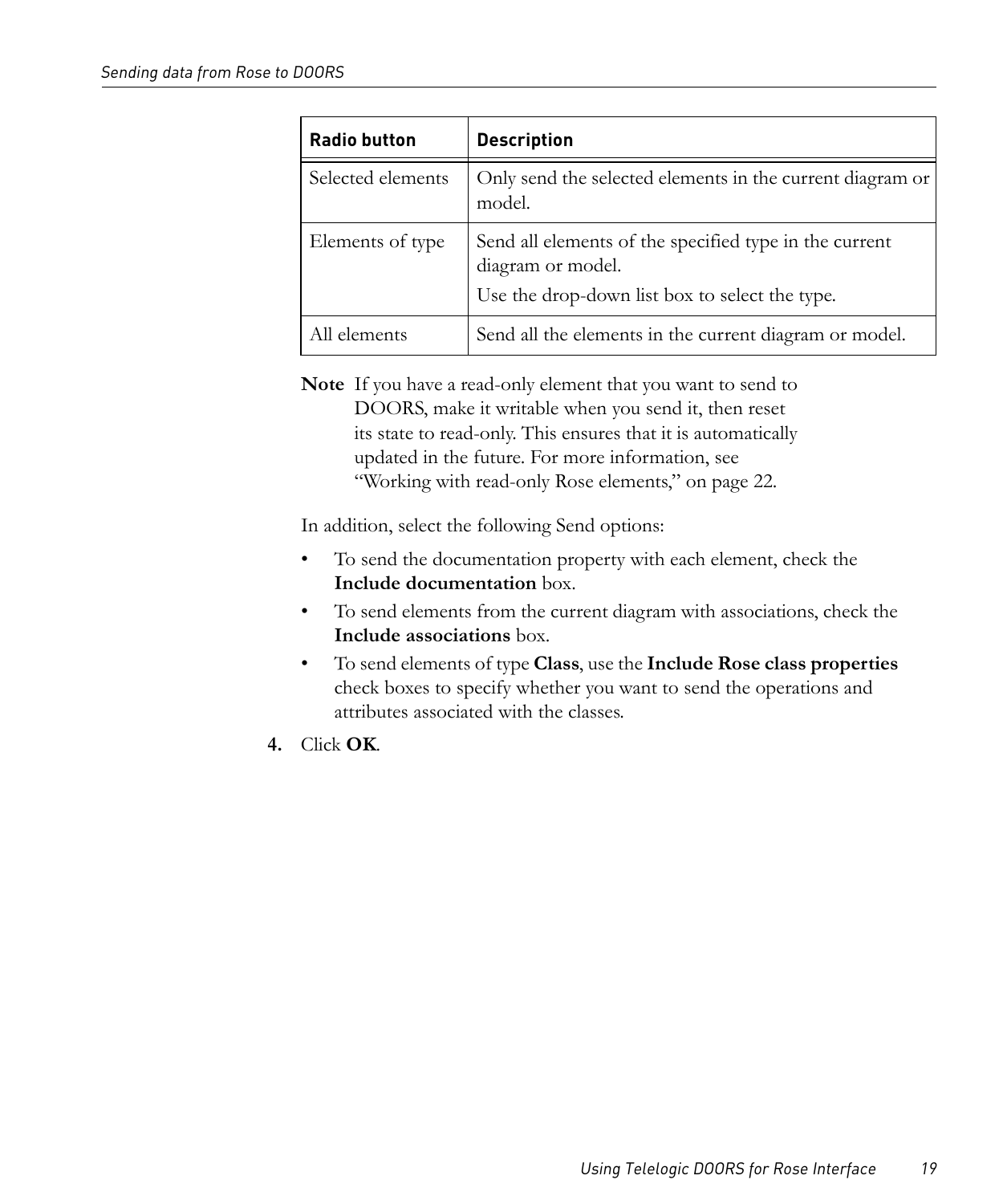If this is the first time that the Rose model has been sent to the DOORS module, the following dialog is displayed.

| Benchmark<br>曱                                   |  |  |
|--------------------------------------------------|--|--|
| Car<br>⊞                                         |  |  |
| cps api test<br>ஈ                                |  |  |
| dctd<br>ஈ                                        |  |  |
| dctdproject<br>⊞                                 |  |  |
| Debug Stuff<br>ஈ                                 |  |  |
| dontest<br>$\overline{+}$                        |  |  |
| doorsconnect partner<br>$\overline{+}$           |  |  |
| <b>Integration Development</b><br>$\overline{+}$ |  |  |
| License Keys<br>$\overline{+}$                   |  |  |
| Misc<br>$\overline{+}$                           |  |  |
| New Folder<br>ஈ                                  |  |  |
| New Project<br>∓                                 |  |  |
| pvcs test<br>$\overline{+}$                      |  |  |
| pvcs testing<br>Ŧ                                |  |  |
| retestdctd<br>$\overline{+}$                     |  |  |
| Rose Example<br>$\overline{+}$                   |  |  |
| Rose Testing<br>田                                |  |  |

- **5.** Select the folder or project to which you want to send the Rose model. If you are sending data for the first time, you need to have create access to this project or folder.
- **6.** Click **OK**.

Telelogic DOORS for Rose Interface then:

• Creates a surrogate DOORS module for the Rose model, if the module does not already exist.

The surrogate module has the same name as the Rose model. For example, if the Rose model is called test.mdl, the surrogate module is called test.mdl. If the name of the Rose model includes any characters that are not allowed in DOORS module names, these characters are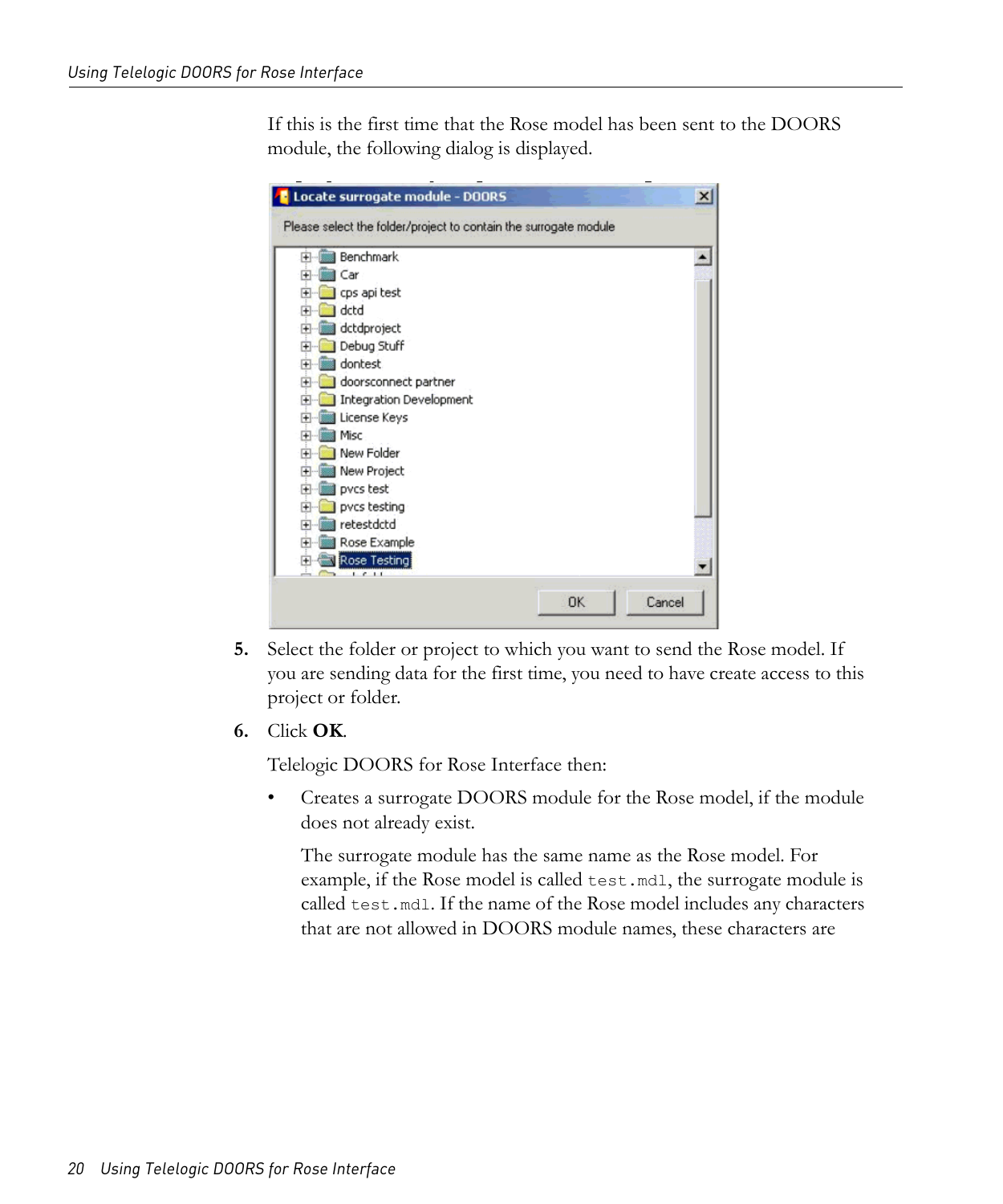| This view            | <b>Contains these columns</b>                                |
|----------------------|--------------------------------------------------------------|
| DRL Basic            | ID (Object Identifier)<br>Object Text (Name of Rose element) |
|                      | Rose Type                                                    |
|                      | Stereotype                                                   |
| <b>DRL</b> Details   | ID (Object Identifier)                                       |
|                      | Object Text (Name of Rose element)                           |
|                      | Rose Type                                                    |
|                      | Stereotype                                                   |
|                      | Documentation                                                |
| DRL Deleted elements | ID (Object Identifier)                                       |
|                      | Object Text (Name of Rose element)                           |
|                      | Rose Type                                                    |
|                      | Stereotype                                                   |
|                      | Deleted in Rose?                                             |
| No Parameters        | Identifier                                                   |
|                      | Model (Name of Rose element)                                 |
|                      | Rose Type                                                    |

ignored and do not appear in the DOORS module name. The surrogate module has the following views:

- Sends the data to the surrogate module, creating a new object for each item sent.
- Displays a DOORS message listing how many surrogate objects were created. Click **OK** to acknowledge the message.
- Displays a message asking whether you want to rearrange the data so that each operation is located under its original base class in the DOORS surrogate module. Click **Yes** or **No** as appropriate.
- Opens the **DRL Basic** view of the surrogate module, with a filter showing only the data you just sent.

**Note** Do not change the name of the surrogate DOORS module, the Rose model or any of the DOORS attributes that Telelogic DOORS for Rose Interface creates, such as the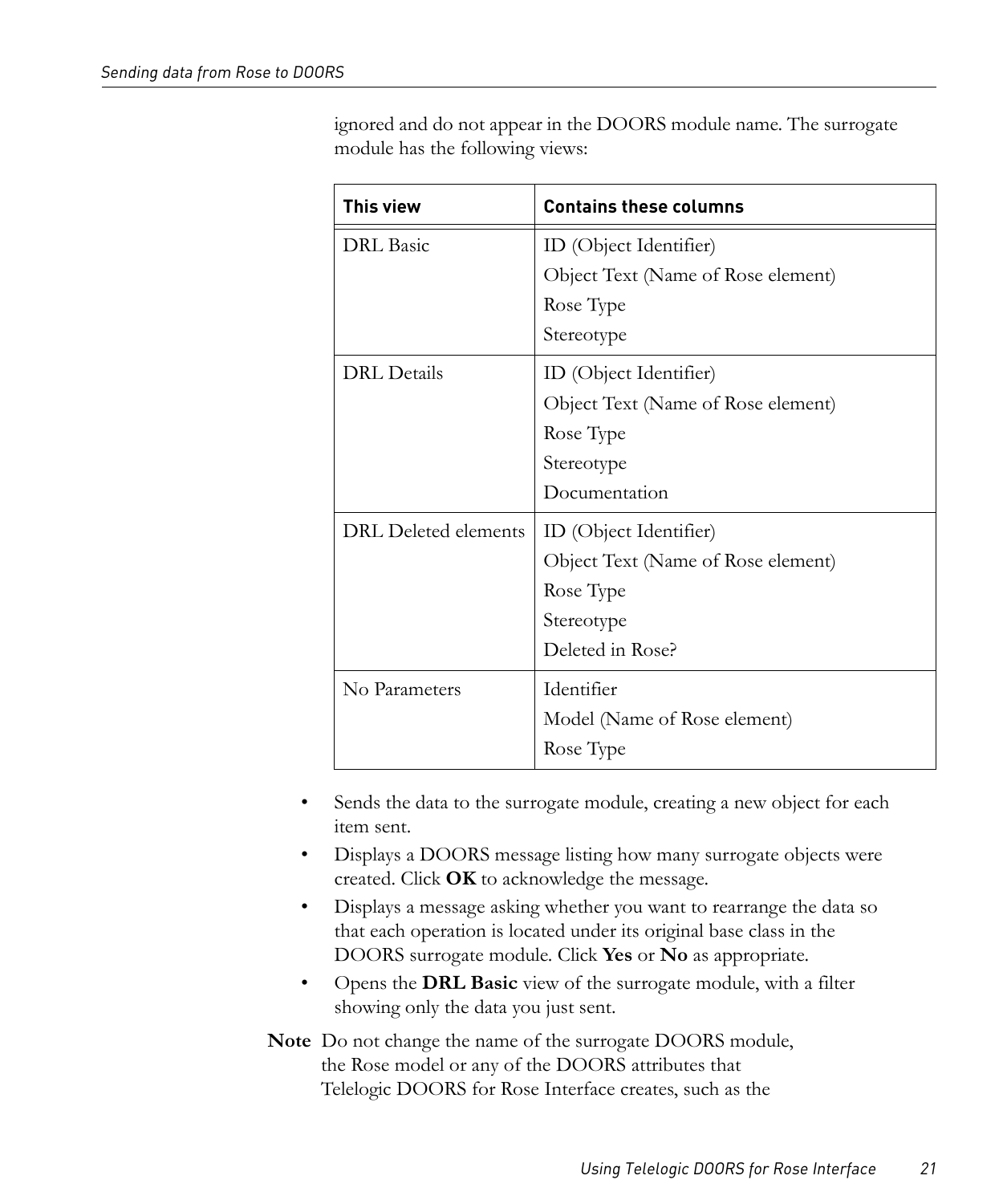**Rose Type** attribute. If you change these names, subsequent updates will not work properly.

# <span id="page-27-3"></span><span id="page-27-0"></span>**Working with read-only Rose elements**

If you have a read-only element that you want to send to DOORS, and there is a possibility that the model element might change in the future, make it writable when you send it, then reset it to read only. This ensures that it is automatically updated in the future, even if it is read only at the time of the update.

If you send a read-only Rose element to DOORS, Telelogic DOORS for Rose Interface cannot mark the element in Rose as sent because the element is not writable. As a result, in subsequent updates, the corresponding surrogate object will not be automatically updated.

To update the surrogate object, manually select the object in Rose and send it to DOORS again. You can also send other elements to DOORS at the same time.

If the model element is now writable in Rose, when you send it to DOORS, Telelogic DOORS for Rose Interface automatically marks it in Rose as sent. All future updates will now automatically update the corresponding surrogate object in DOORS, together with any documentation and class properties that were sent with the writable element. Future updates now work even if the element is read-only in Rose at the time of the update.

# <span id="page-27-2"></span><span id="page-27-1"></span>**Updating the surrogate module**

#### **To update a surrogate module to feed changes made in Rose back to DOORS:**

- **1.** Using Rose, open the appropriate model.
- **2.** Using Rose, click **Tools > DOORS > Update DOORS**.

Telelogic DOORS for Rose Interface:

• Updates all the data previously sent to the surrogate module to reflect changes made in the Rose model, provided that the data wasn't read-only in Rose when it was sent to DOORS (see ["Working with read-only Rose](#page-27-0)  [elements," on page 22\)](#page-27-0).

If an element has been deleted from the Rose model since the surrogate module was last updated, the **Deleted in Rose?** attribute of the corresponding surrogate object is set to **True**.

• Displays a DOORS message telling you how many modifications were made to surrogate objects, and how many surrogate objects have been deleted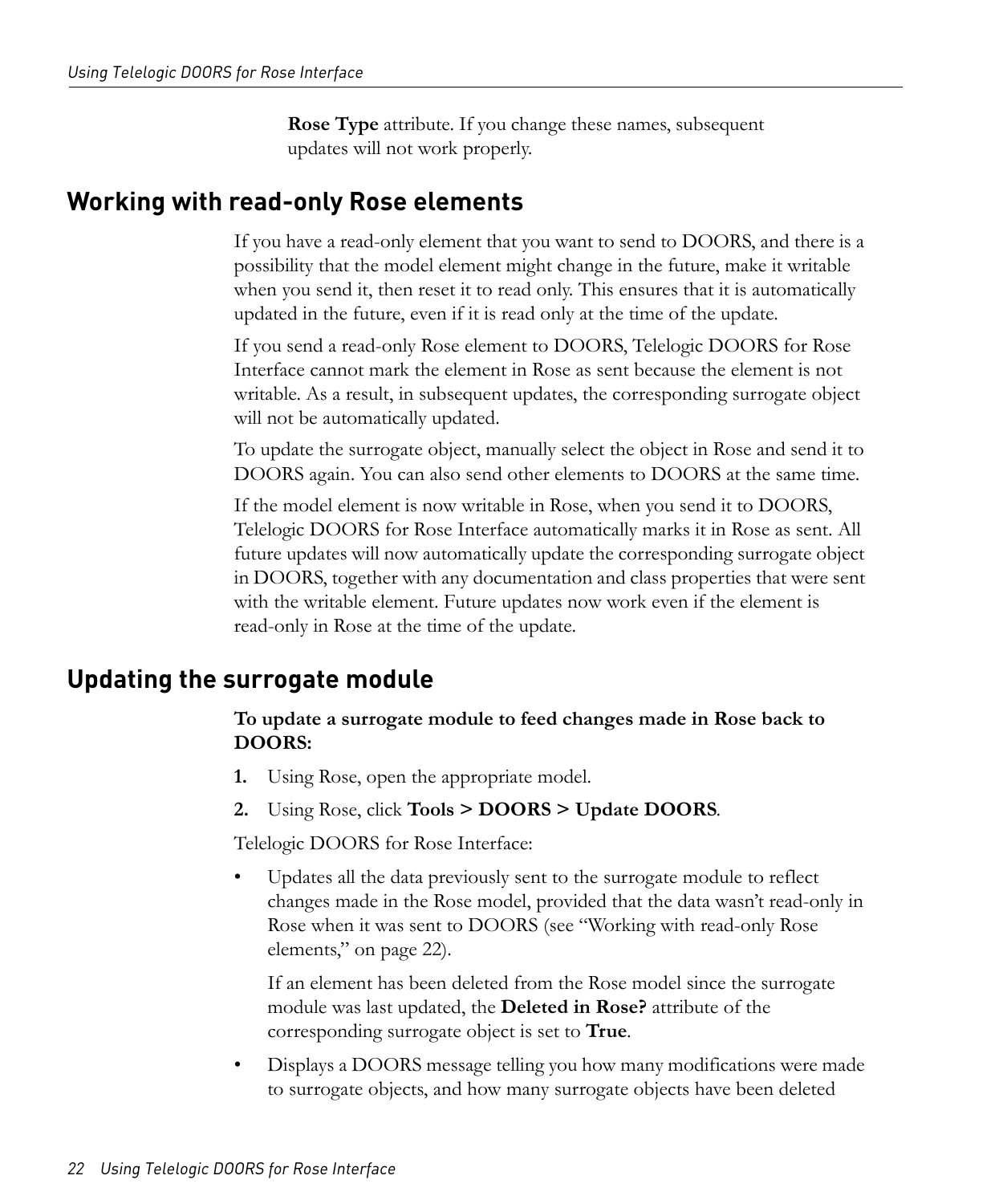from the Rose model since the last update. For example, if you've changed the name and documentation of a Rose element since the last update, the message says that two modifications were made. Click **OK** to acknowledge the message.

- Displays a message asking whether you want to rearrange the data so that each operation is located under its original base class in the DOORS surrogate module. Click **Yes** or **No** as appropriate.
- Opens the **DRL Basic** view of the surrogate module, with a filter showing only the data that was just updated.

# <span id="page-28-5"></span><span id="page-28-0"></span>**Navigating from Rose to DOORS**

#### **To navigate from elements in Rose to the corresponding objects in the DOORS surrogate module:**

- **1.** Using Rose, open the appropriate Rose model and select the elements you want to find in DOORS.
- **2.** Using Rose, click **Tools > DOORS > Find in DOORS**.

Telelogic DOORS for Rose Interface opens the surrogate DOORS module, with a filter showing the corresponding DOORS objects.

# <span id="page-28-4"></span><span id="page-28-1"></span>**Linking to items in a Rose diagram**

#### **To link to one or more items in a Rose diagram:**

- **1.** Select one or more items from your Rose diagram.
- **2.** Select a DOORS requirement object in DOORS.
- **3.** Using DOORS, click **DOORSConnect > Rose > Link to item(s) in Rose Diagram**.

Your selected Rose items are imported into the local Rose surrogate module, and a link is created between the DOORS object and the imported objects.

## <span id="page-28-3"></span><span id="page-28-2"></span>**Linking to items in a Rose browser tree**

#### **To link to one or more items in a Rose browser tree:**

- **1.** Select one or more items from your Rose component browser tree.
- **2.** Select a DOORS requirement object in DOORS.
- **3.** Using DOORS, click **DOORSConnect > Rose > Link to item(s) in Rose browser tree**.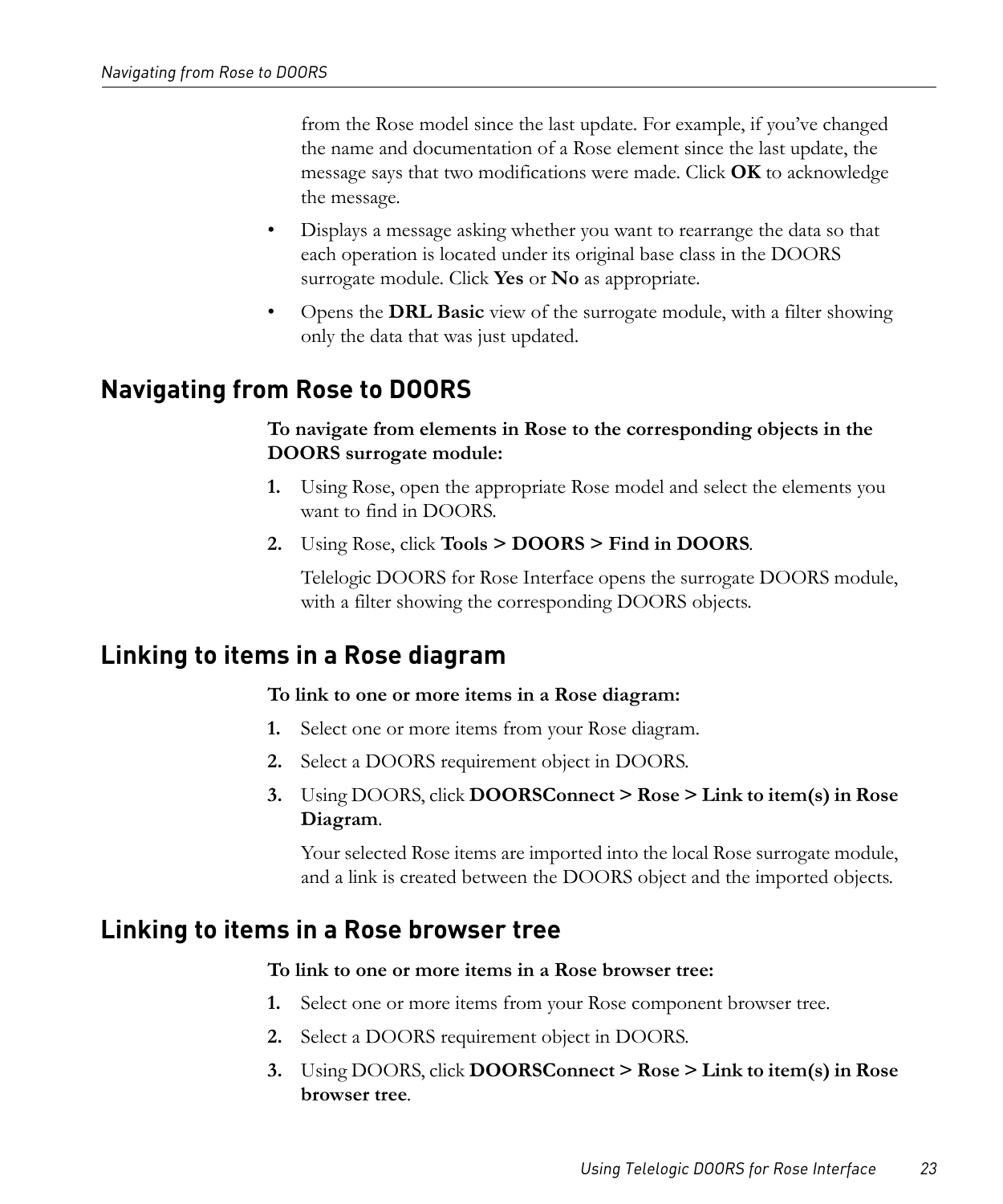Your selected Rose items are imported into the local Rose surrogate module, and a link is created between the DOORS object and the imported objects.

## <span id="page-29-2"></span><span id="page-29-0"></span>**Enabling and disabling the rearrange data option**

#### <span id="page-29-3"></span><span id="page-29-1"></span>*Processing surrogate modules*

By default, the data in surrogate modules is arranged so that each class operation is located below the last sub class that inherited the operation.

When you either send data from Rose to DOORS or update a surrogate module, you see a message that asks if you want to rearrange the data so that each operation is located under its original base class in the DOORS surrogate module. This message is displayed after the data has been sent to DOORS and you have closed the DRL metrics window.

For example, say you have two classes A and B, where:

- B is a sub class of A.
- A has two operations OPR1 and OPR2.
- B inherits OPR1.

In the DOORS surrogate module, by default the operation OPR1 is displayed below the B class heading as A.OPR1, as follows:

| 1. Class             |           |
|----------------------|-----------|
| LogicalView::A       | Class     |
| LogicalView::A::OPR2 | Operation |
| LogicalView::B       | Class     |
| LogicalView::A::OPR1 | Operation |

If you rearrange the data, LogicalView::A::OPR1 is moved to below the A class heading, as follows:

| v<br>۰.<br>×<br>۰, |
|--------------------|
|--------------------|

| LogicalView::A       | Class     |
|----------------------|-----------|
| LogicalView::A::OPR2 | Operation |
| LogicalView::A::OPR1 | Operation |
| LogicalView::B       | Class     |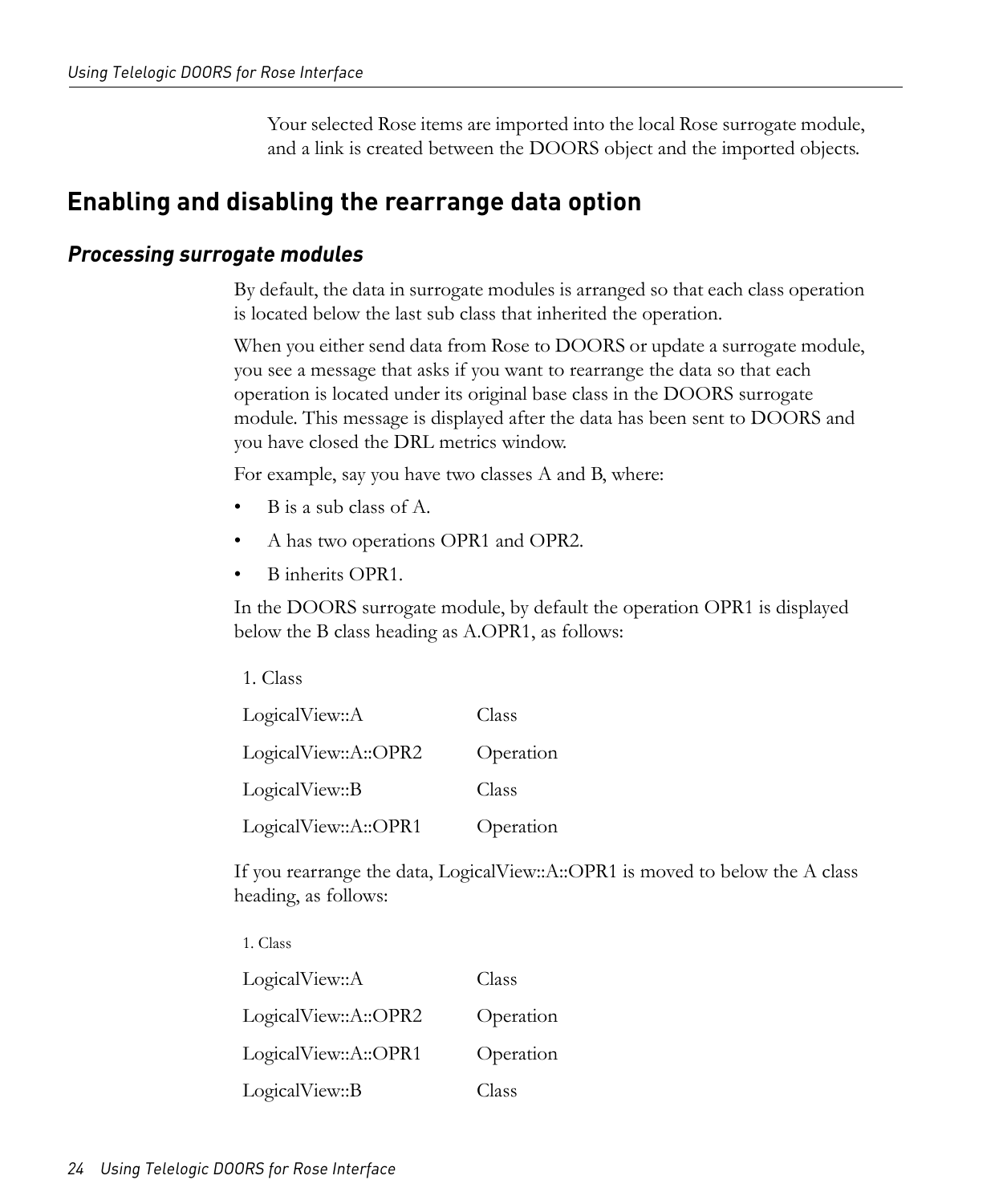#### <span id="page-30-1"></span><span id="page-30-0"></span>*Disabling the rearrange data option*

By default, the data in surrogate modules is arranged so that each class operation is located below the last sub-class that inherited the operation.

When sending data from DOORS to Rose, or updating a surrogate module, you can choose to rearrange the data, so that each operation is located under its original base class.

If you want to disable the rearrange data option, edit the file

drlpostprocessing.inc in the folder lib\dxl\addins\doorsconnect\rose in the DOORS home directory.

Comment out the following lines by putting two forward slash (//) characters at the start of each line:

```
makeColumns (m) 
//setup "no parameters" view which removes
//operation parameters
rearrangeOperationsAndAttributes (m)
```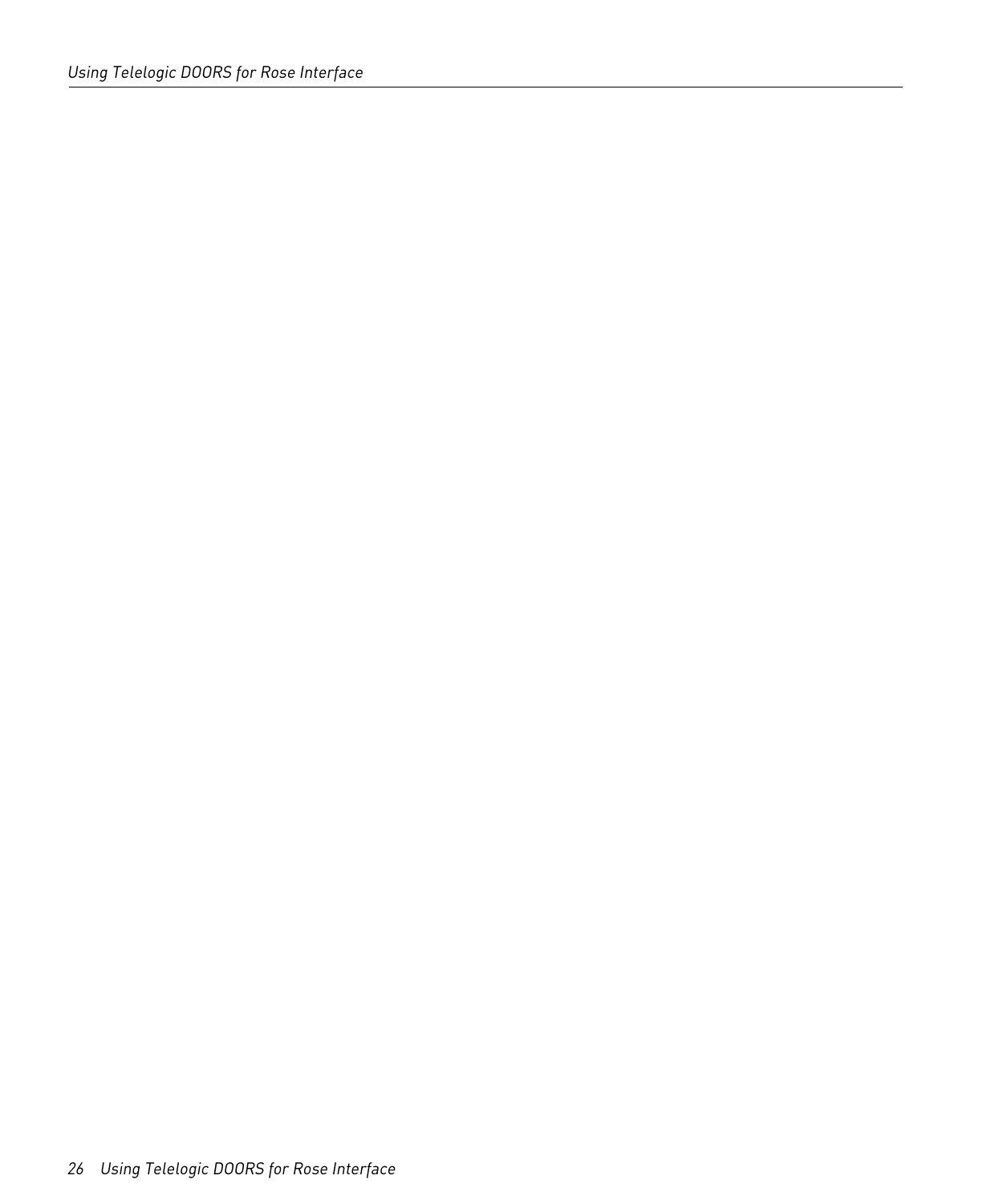# <span id="page-32-0"></span>*4 Troubleshooting*

This chapter describes how to troubleshoot:

- [If your DOORS menu options are missing in Rose](#page-32-1)
- [If you get a "suite objects.dll not found" error](#page-32-2)
- [If associations are not updated](#page-32-3)
- [If Rose does not does not exit properly](#page-33-0)
- [If you see two DOORSConnect menus in DOORS](#page-33-1)

#### <span id="page-32-6"></span><span id="page-32-1"></span>**If your DOORS menu options are missing in Rose**

If you re-install Rose after you have installed Telelogic DOORS for Rose Interface, the DOORS menu options will disappear from your Rose Tools menu. To fix this, re-install Telelogic DOORS for Rose Interface.

## <span id="page-32-4"></span><span id="page-32-2"></span>**If you get a "suite objects.dll not found" error**

When you are installing Rose on Windows platforms, you may get a message saying that you must update the PATH variable. If you ignore that message, when you click **Start Session** to start a Telelogic DOORS for Rose Interface session, you will get a "suite objects.dll not found" error.

To fix this problem, update the PATH variable. Edit your autoexec.bat file to add the \rational\common folder to your PATH. For example, add: "c:\program files\rational\common".

## <span id="page-32-5"></span><span id="page-32-3"></span>**If associations are not updated**

When you update the surrogate module in DOORS, associations are not automatically updated when you use the **Update DOORS** menu option in Rose.

Use the **Send to DOORS** menu option in Rose instead. You can do one of the following:

- Explicitly select the associations in Rose, and send **selected elements** to DOORS.
- Send the **current diagram** to DOORS; this updates everything, including the associations in the current diagram.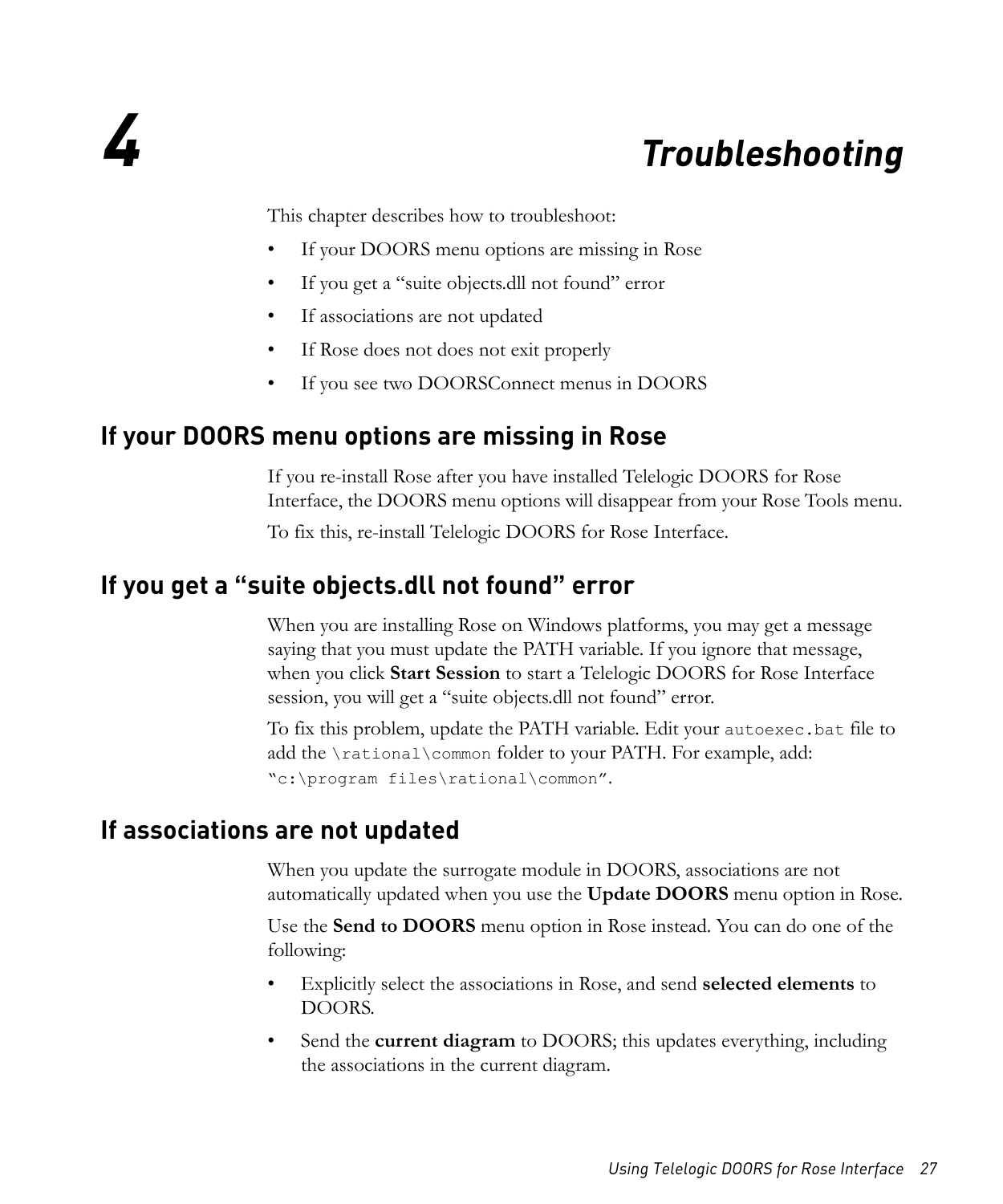## <span id="page-33-2"></span><span id="page-33-0"></span>**If Rose does not does not exit properly**

If you allow DOORS to start the Rose session then you must exit DOORS before Rose can be exited in the normal fashion.

## <span id="page-33-3"></span><span id="page-33-1"></span>**If you see two DOORSConnect menus in DOORS**

When you upgrade Telelogic DOORS for Rose Interface, a second **DOORSConnect** menu might sometimes appear in DOORS.

Follow the steps below to fix this problem:

To remove one, do the following:

- **1.** Navigate to the \$DOORSHOME\lib\dxl\addins directory.
- **2.** Open the addins.idx file in a text editor.

An example of this file is shown below:

```
userU _ User
doorsconnectD _ DOORSConnect
doorsconnectD _ DOORSConnect
```
- **3.** Delete the third line and save the file.
- **4.** Restart DOORS.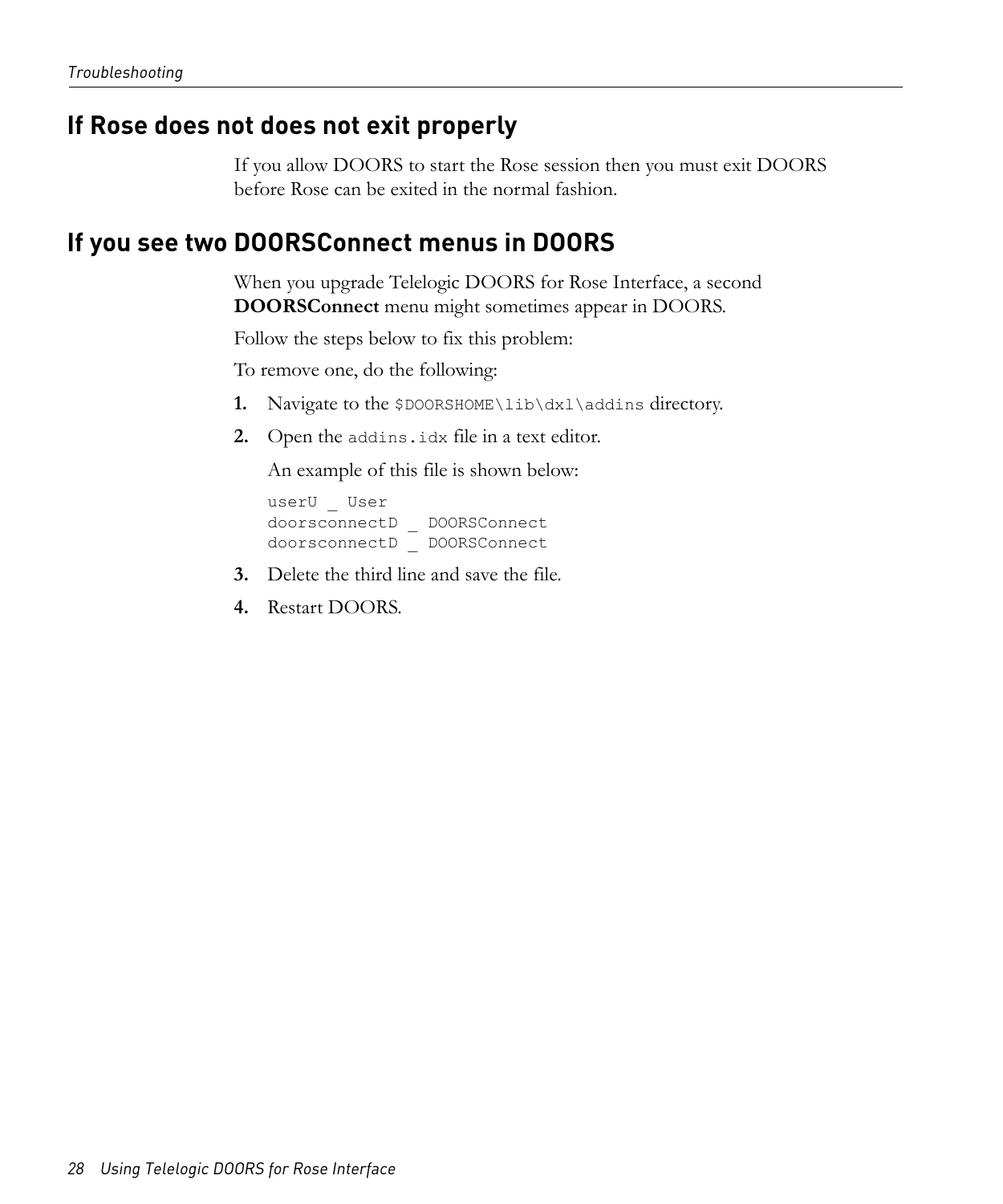# *5 Contacting support*

<span id="page-34-0"></span>This chapter contains the following topics:

- [Contacting IBM Rational Software Support](#page-34-1)
- [What to do before you contact Support](#page-34-3)
- [Sending an automated problem report form](#page-35-0)
- <span id="page-34-4"></span>• [Other information](#page-37-2)

## <span id="page-34-1"></span>**Contacting IBM Rational Software Support**

Support and information for Telelogic products is currently being transitioned from the Telelogic Support site to the IBM Rational Software Support site. During this transition phase, your product support location depends on your customer history.

#### <span id="page-34-2"></span>*Product support*

• If you are a heritage customer, meaning you were a Telelogic customer prior to November 1, 2008, please visit the DOORS Support Web site on https://support.telelogic.com/doors.

Telelogic customers will be redirected automatically to the IBM Rational Software Support site after the product information has been migrated.

If you are a new Rational customer, meaning you did not have Telelogic-licensed products prior to November 1, 2008, please visit the IBM Rational Software Support site on http://www.ibm.com/software/rational/support/.

#### <span id="page-34-3"></span>**What to do before you contact Support**

If your site has a designated on-site support person, please contact that person before you contact our Support team.

To help our Support team solve your problem, please have the following information available:

- Your name, title, company name, e-mail address, fax number and telephone number.
- Your support ID and support password.
- The version and build number of DOORS that you're running.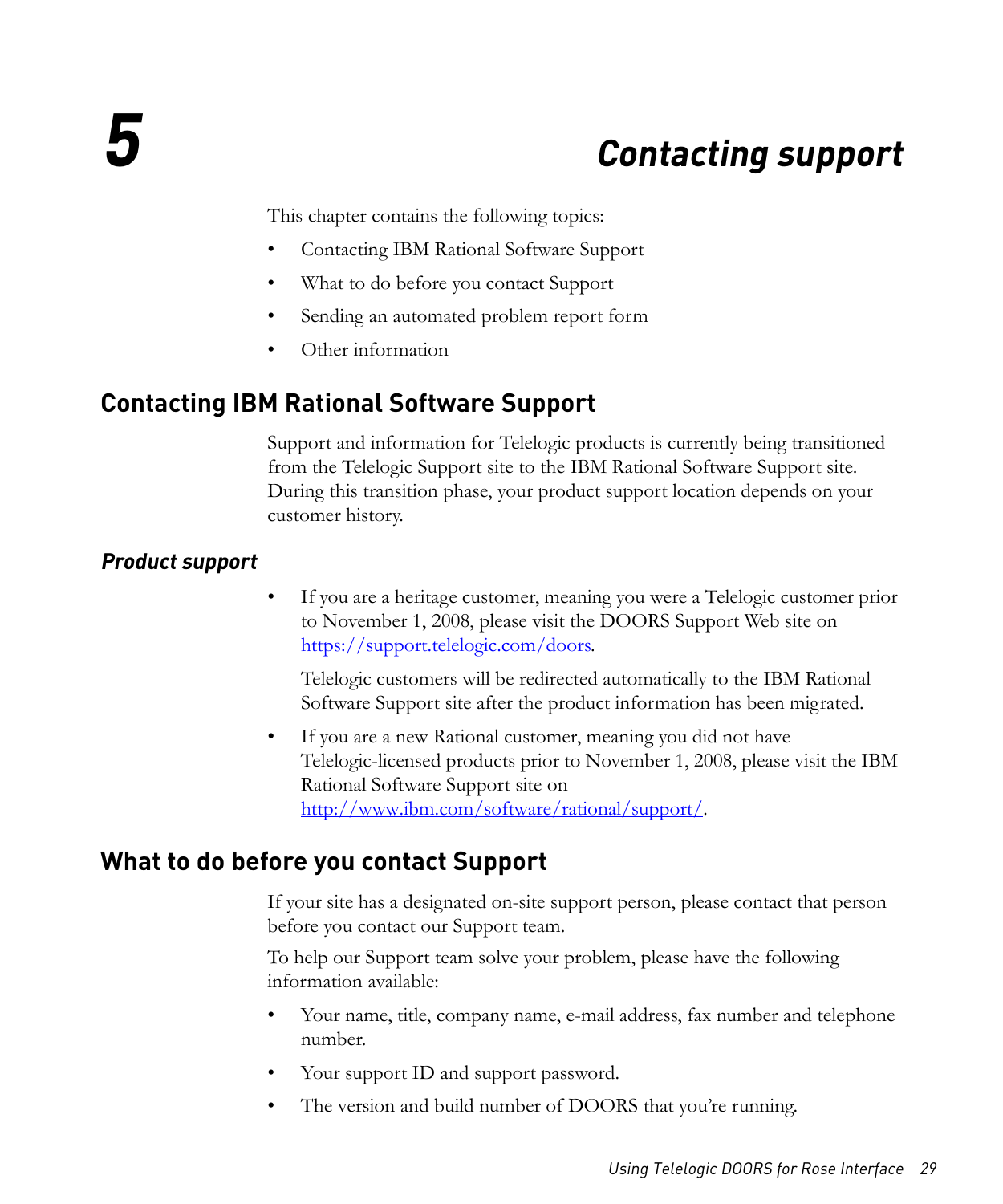To get this information, run DOORS, and click **Help > About DOORS**.

- The operating system you're running DOORS on, for example Windows XP.
- What operating system your DOORS database is running on, if different.
- If you are reporting a new problem, please have a clear statement of the problem, including the exact text of any error messages produced by DOORS, your operating system, or any other tools that were running when the problem occurred.
- If you are calling about a problem you reported earlier, you need the original tracking number the Support team assigned to your problem.
- If you want, you can use the automated problem report form. For information, see ["Sending an automated problem report form," on page 30.](#page-35-0)

<span id="page-35-1"></span>The support center on our web site is at https://support.telelogic.com.

#### <span id="page-35-0"></span>**Sending an automated problem report form**

**To send an automated problem report to Support:**

**1.** Select **Help > Generate Support Request**.

The **Telelogic Support Information** dialog box is displayed with some of your product information automatically included.

Review the information to make sure it's accurate.

- **2.** From the **Impact** drop down list box, select the severity of the problem.
- **3.** In the **Summary** box, summarize the problem.
- **4.** In the **Problem** box, type a detailed description of the problem.
- **5.** If available, attach a snapshot.

Click either **DOORS Window Snapshot** or **Screen Snapshot**, whichever is applicable, and select the snapshot from your machine.

- **6.** If possible, use the buttons in the **Attachment Information** area to add video capture, system details and files.
	- **Note** The **Add Product Files** button is unavailable in DOORS. Product information is collected and added automatically.

Add any relevant information to help Support resolve the problem.

**7.** You can either: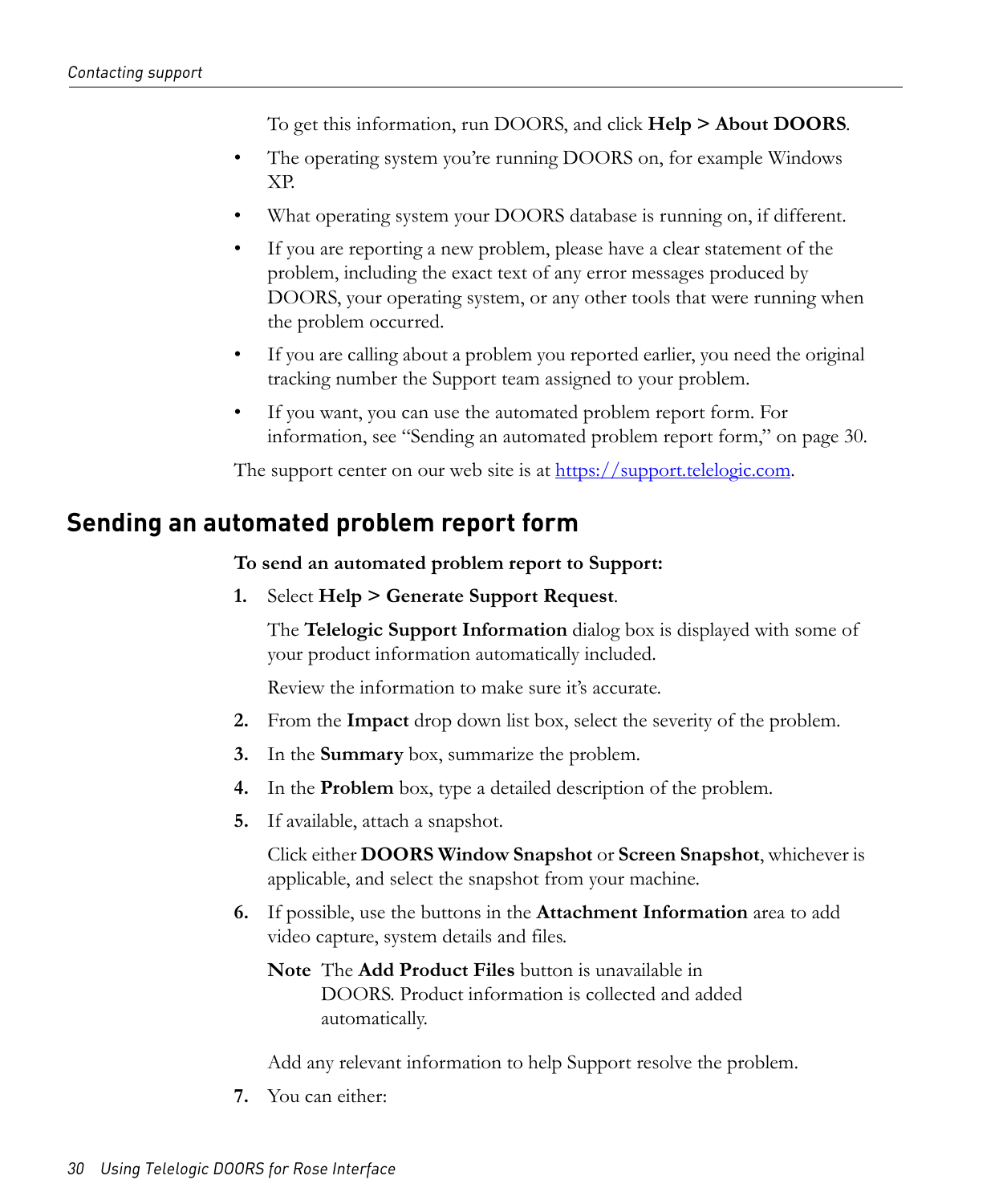• Display the information you've entered in a new window so that you can copy it. For example, you may want to add this information to someone else's information.

#### Click **Just Text (No Email)**.

• Open the email to edit it before sending it to Support.

Click **Preview and Send** to submit the report.

#### <span id="page-36-0"></span>*Guidelines for writing a problem report*

- Be as specific as possible when you summarize the problem in the **Summary** box and when you explain the situation and provide details in the **Problem** box. For example, "The system crashed when I tried to add an attribute" is more helpful than "It crashed."
- Indicate if there were any system changes, such as customizations or upgrades, before the problem occurred.
- If the problem is reproducible, list the specific steps to be followed in order to demonstrate the problem and also indicate the model you are using to perform the steps.
- In the problem description, include anything different or unusual that you observed before the problem happened.
- Make screen captures of anything that you feel will help and attach them to the problem report.
- Include any error messages and code samples you have related to the problem.
- If you have multiple unrelated questions or issues, please submit them separately.

#### <span id="page-36-1"></span>*Automatic responses and recording defects*

When you send the online form to Support, the customer service system immediately searches the Knowledge Base based on the **Summary** and **Problem** descriptions you entered. If there is an exact match of your problem in the knowledge base, the system automatically sends an email to you with a pointer to the most likely solution.

The problem is also automatically recorded in the defect tracking system as assigned to a support representative. This representative works with you to be certain that your problem is solved. The defect tracking system also records new problems with their solutions in the Knowledge Base to provide rapid assistance for other customers.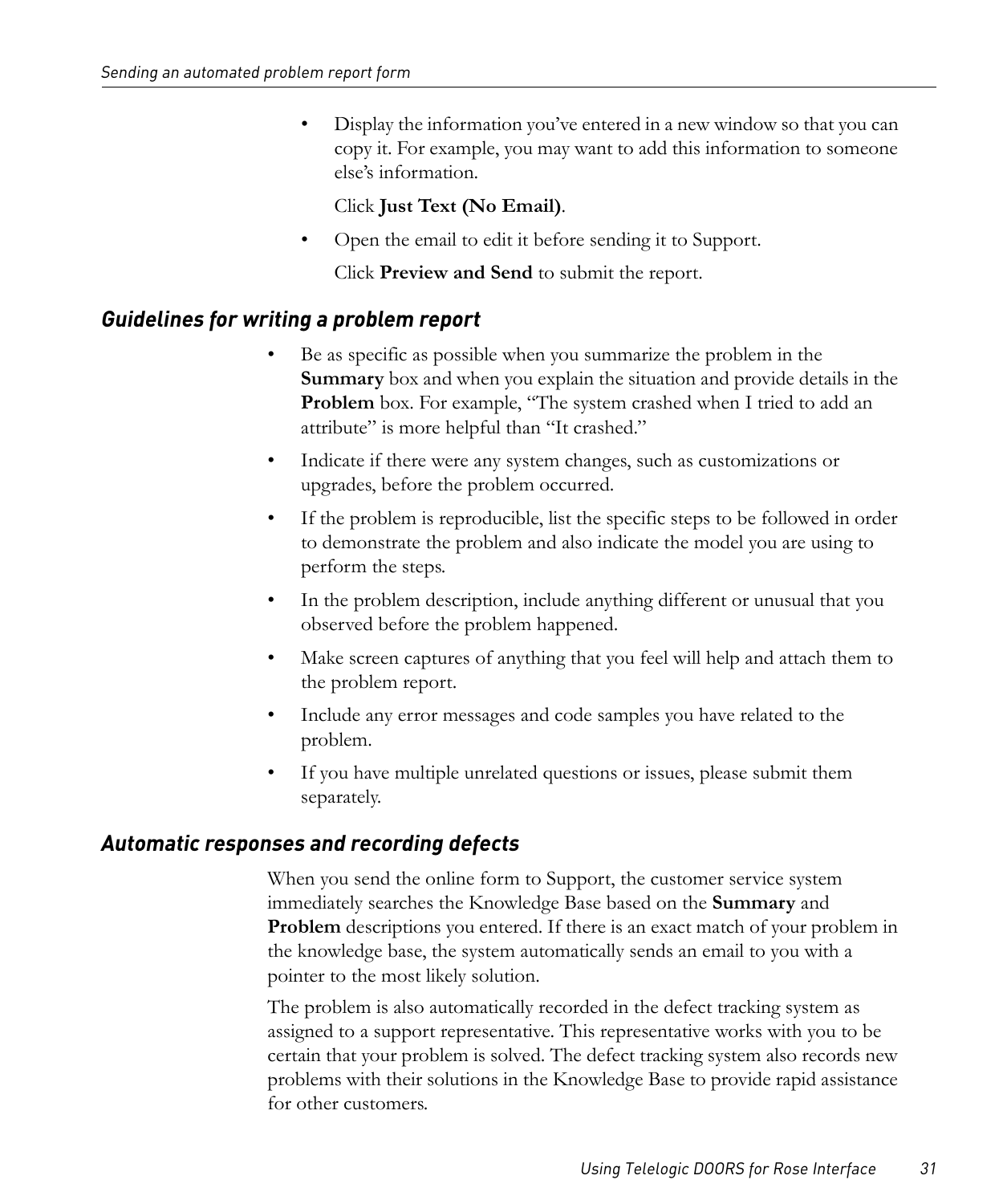#### <span id="page-37-0"></span>*Automatically generated problem reports*

If your DOORS system crashes, it displays a message asking if you want to send a problem report about the crash to DOORS Support.

If you decide to send this generated report, the system displays the same online form that is available from **Help > Generate Support Request**. In this case, the form contains information about the crash condition, in addition to the information that is usually filled in describing your system.

<span id="page-37-3"></span>Add any more information that you can to help the Support staff identify the problem before you click the **Preview and Send** button.

#### <span id="page-37-1"></span>*Changing the email address of the problem report*

If you want to send the problem to someone other than DOORS Support, for example to your internal support, you can change the default email address of the problem report.

#### **To change the email address of the problem report:**

- **1.** Open **System** in the **Control Panel**.
- **2.** On the **Advanced** tab, click **Environment Variables**, then click **New** under **variables**.

The **New User Variable** window is displayed

- **3.** In **Variable Name** enter **ILX\_RECIP**, the variable that controls the address used by the problem report.
- **4.** In **Variable Value** enter the email address you want to use.
- **5.** Click **OK** to add the value.
- **6.** Click **OK** to save the value in the environment variables.
- **7.** Click **OK** to save the value in the system properties.

#### <span id="page-37-2"></span>**Other information**

For Rational software product news, events, and other information, visit the IBM Rational Software Web site on http://www.ibm.com/software/rational/.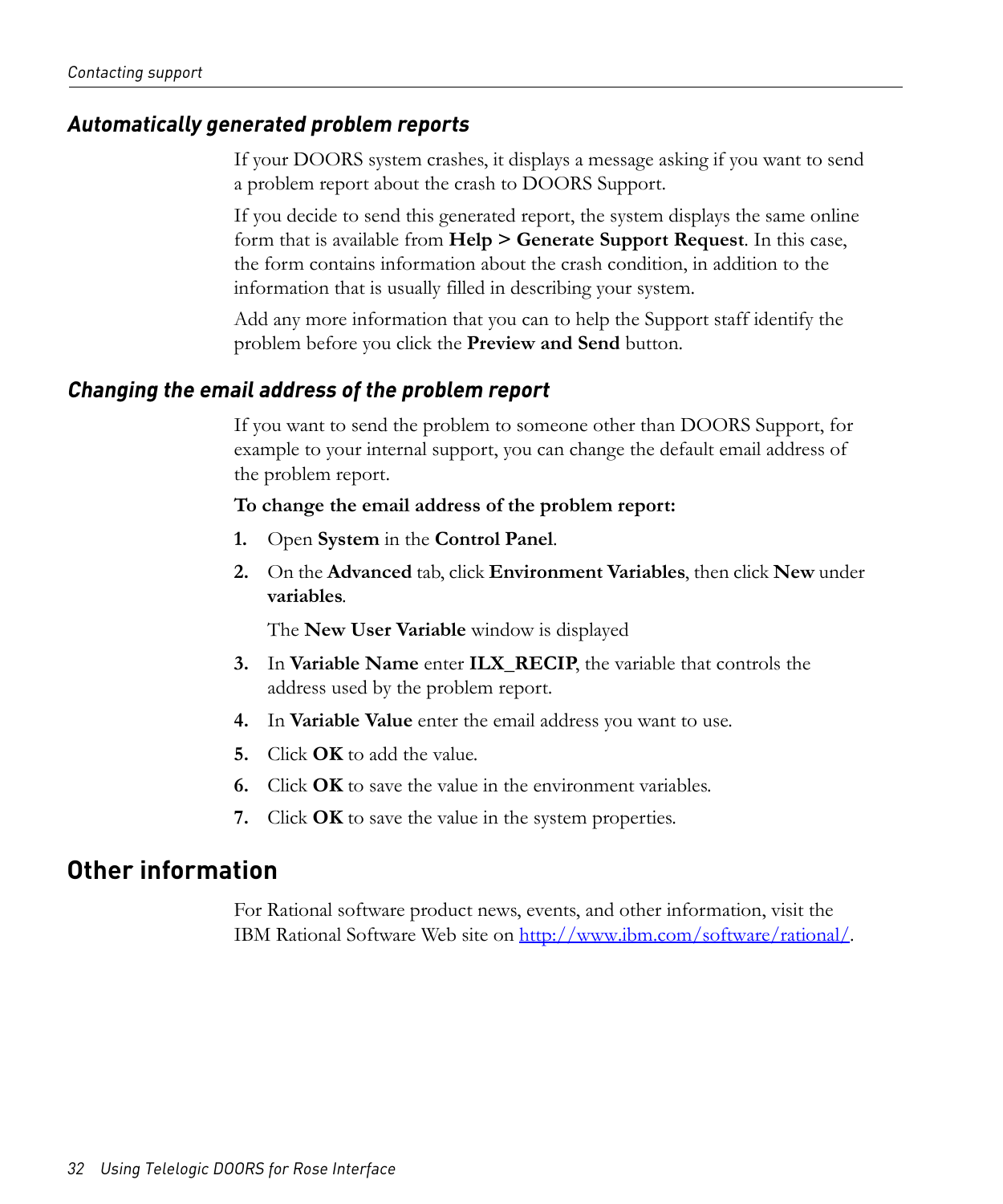# <span id="page-38-1"></span>*6 Notices*

<span id="page-38-0"></span>This information was developed for products and services offered in the U.S.A. IBM may not offer the products, services, or features discussed in this document in other countries. Consult your local IBM representative for information on the products and services currently available in your area. Any reference to an IBM product, program, or service is not intended to state or imply that only that IBM product, program, or service may be used. Any functionally equivalent product, program, or service that does not infringe any IBM intellectual property right may be used instead. However, it is the user's responsibility to evaluate and verify the operation of any non-IBM product, program, or service.

IBM may have patents or pending patent applications covering subject matter described in this document. The furnishing of this document does not grant you any license to these patents. You can send written license inquiries to:

IBM Director of Licensing IBM Corporation North Castle Drive Armonk, NY 10504-1785 U.S.A.

For license inquiries regarding double-byte character set (DBCS) information, contact the IBM Intellectual Property Department in your country or send written inquiries to:

IBM World Trade Asia Corporation Licensing 2-31 Roppongi 3-chome, Minato-ku Tokyo 106-0032, Japan

**The following paragraph does not apply to the United Kingdom or any other country where such provisions are inconsistent with local law:** INTERNATIONAL BUSINESS MACHINES CORPORATION PROVIDES THIS PUBLICATION "AS IS" WITHOUT WARRANTY OF ANY KIND, EITHER EXPRESS OR IMPLIED, INCLUDING, BUT NOT LIMITED TO, THE IMPLIED WARRANTIES OF NON-INFRINGEMENT, MERCHANTABILITY OR FITNESS FOR A PARTICULAR PURPOSE. Some states do not allow disclaimer of express or implied warranties in certain transactions. Therefore, this statement may not apply to you.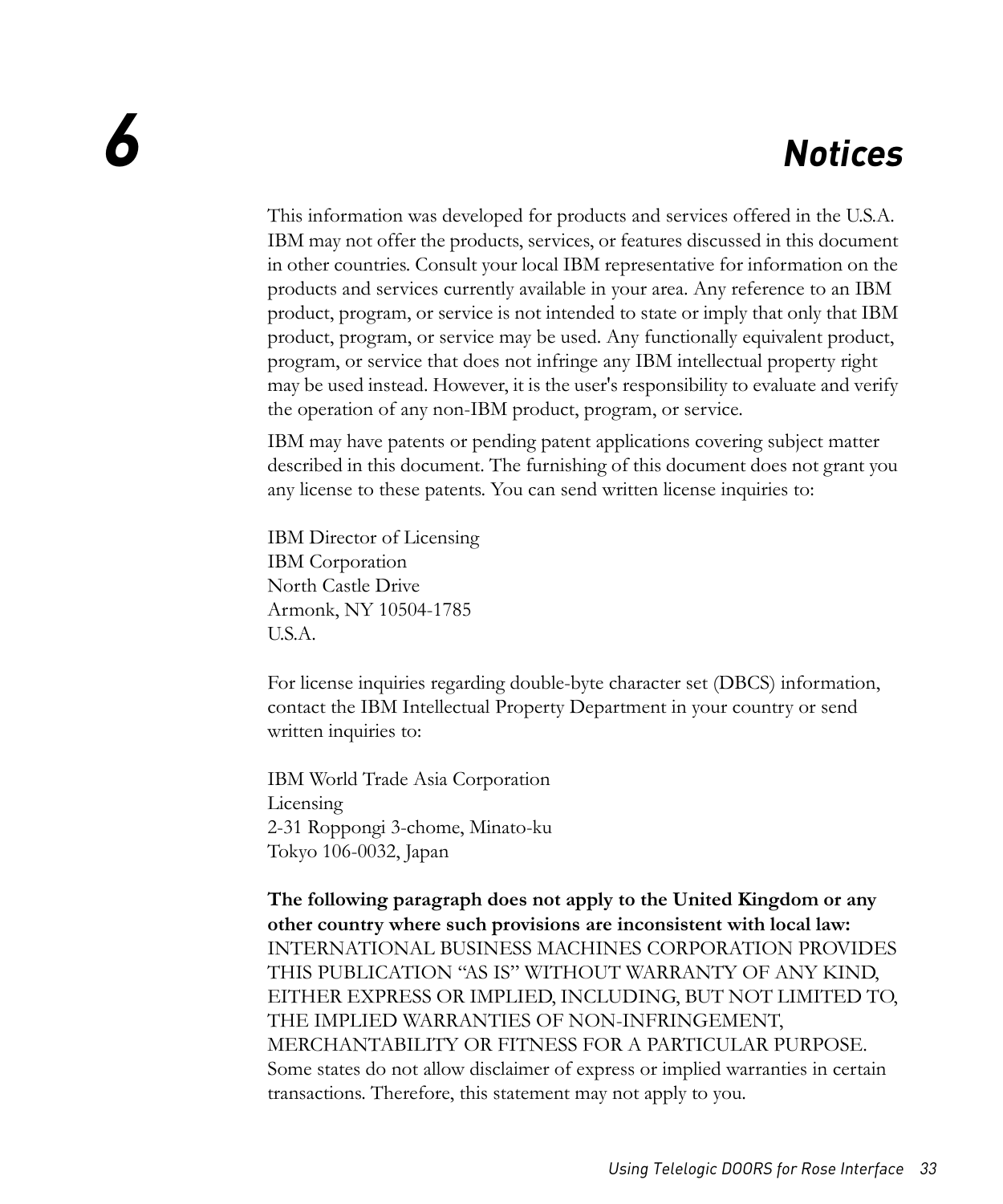This information could include technical inaccuracies or typographical errors. Changes are periodically made to the information herein; these changes will be incorporated in new editions of the publication. IBM may make improvements and/or changes in the product(s) and/or the program(s) described in this publication at any time without notice.

Any references in this information to non-IBM Web sites are provided for convenience only and do not in any manner serve as an endorsement of those Web sites. The materials at those Web sites are not part of the materials for this IBM product and use of those Web sites is at your own risk.

IBM may use or distribute any of the information you supply in any way it believes appropriate without incurring any obligation to you.

Licensees of this program who wish to have information about it for the purpose of enabling: (i) the exchange of information between independently created programs and other programs (including this one) and (ii) the mutual use of the information which has been exchanged, should contact:

Intellectual Property Dept. for Rational Software IBM Corporation 1 Rogers Street Cambridge, Massachusetts 02142 U.S.A.

Such information may be available, subject to appropriate terms and conditions, including in some cases, payment of a fee.

The licensed program described in this document and all licensed material available for it are provided by IBM under terms of the IBM Customer Agreement, IBM International Program License Agreement or any equivalent agreement between us.

Any performance data contained herein was determined in a controlled environment. Therefore, the results obtained in other operating environments may vary significantly. Some measurements may have been made on development-level systems and there is no guarantee that these measurements will be the same on generally available systems. Furthermore, some measurements may have been estimated through extrapolation. Actual results may vary. Users of this document should verify the applicable data for their specific environment.

Information concerning non-IBM products was obtained from the suppliers of those products, their published announcements or other publicly available sources. IBM has not tested those products and cannot confirm the accuracy of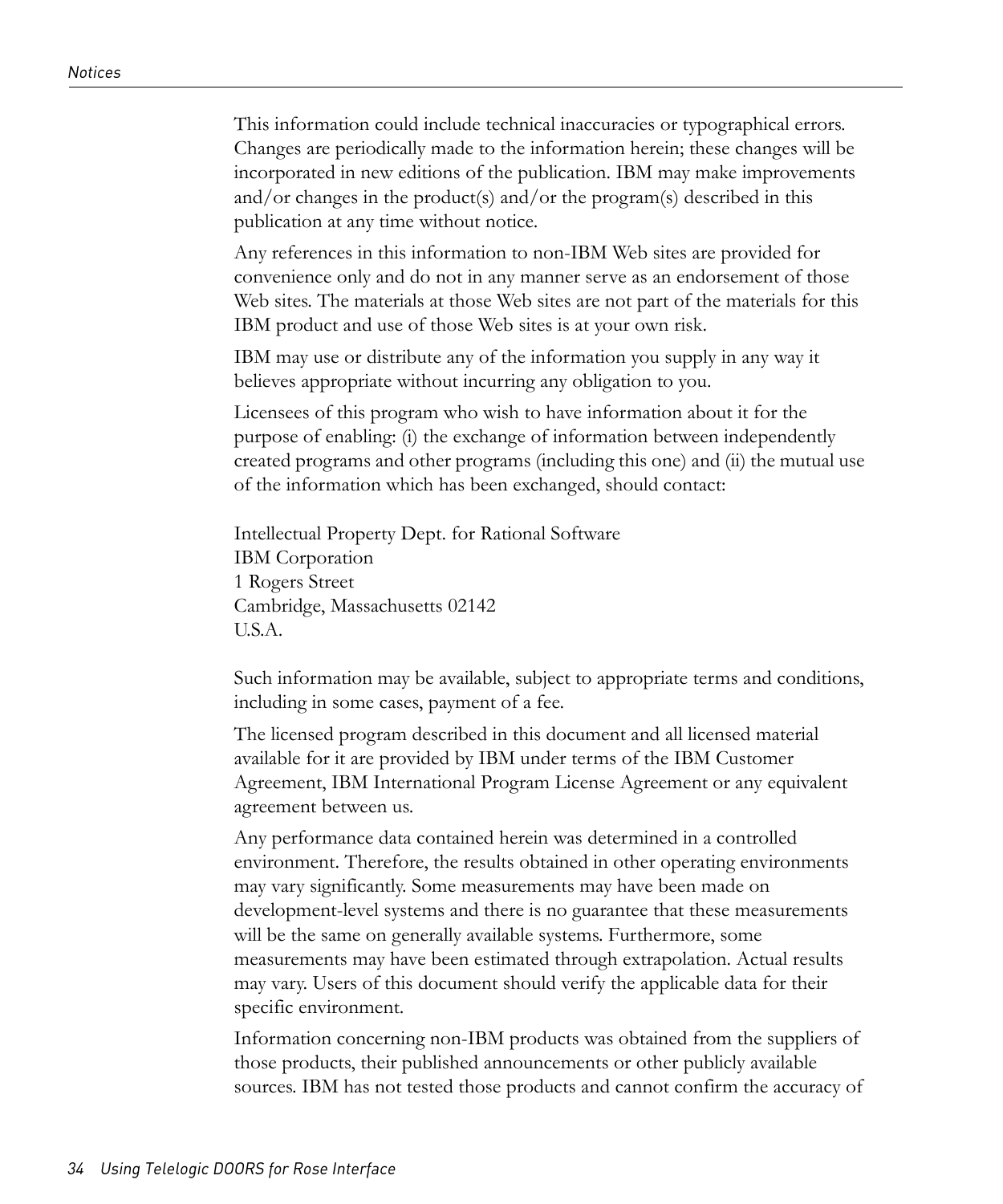performance, compatibility or any other claims related to non-IBM products. Questions on the capabilities of non-IBM products should be addressed to the suppliers of those products.

This information contains examples of data and reports used in daily business operations. To illustrate them as completely as possible, the examples include the names of individuals, companies, brands, and products. All of these names are fictitious and any similarity to the names and addresses used by an actual business enterprise is entirely coincidental.

If you are viewing this information softcopy, the photographs and color illustrations may not appear.

Additional legal notices are described in the legal\_information.html file that is included in your software installation.

#### <span id="page-40-0"></span>**Trademarks**

IBM, the IBM logo, ibm.com, Telelogic, Telelogic DOORS, and Telelogic DOORS for Rose Interface are trademarks or registered trademarks of International Business Machines Corporation in the United States, other countries, or both. These and other IBM trademarked terms are marked on their first occurrence in this information with the appropriate symbol ( $\mathbb{Q}$  or  $TM$ ), indicating US registered or common law trademarks owned by IBM at the time this information was published. Such trademarks may also be registered or common law trademarks in other countries. A current list of IBM trademarks is available on the Web at www.ibm.com/legal/copytrade.html.

Microsoft, Windows and/or other Microsoft products referenced herein are either trademarks or registered trademarks of Microsoft Corporation.

UNIX is a registered trademark of The Open Group in the United States and other countries.

Other company, product or service names may be trademarks or service marks of others.